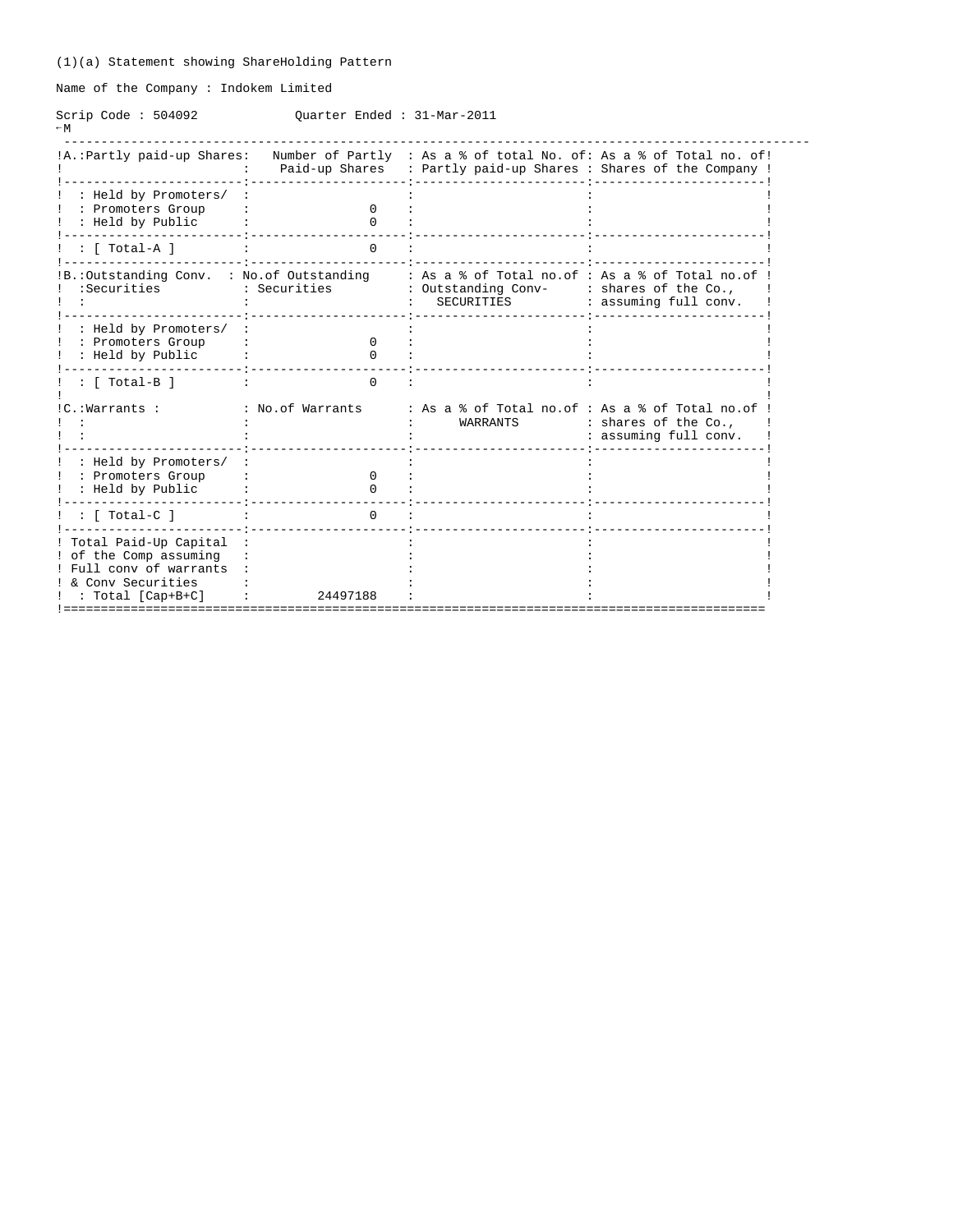Name of the Company : Indokem Limited

# Scrip Code : 504092 Quarter Ended : 31-Mar-2011

| ∩ r ⊥ D | ບທທ |
|---------|-----|
|         |     |

|    | Cat of Shareholder: Num-of                    | :-Holders : |            | Total-no: No-of Share: Tot-Shareholding: Shares Pledged or<br>-Shares : in-Dmt-form : as a $(*)$ of tot : otherwise encumbered ! |                                           |       | : number of share :Num of Share: As a(%) ! |          |
|----|-----------------------------------------------|-------------|------------|----------------------------------------------------------------------------------------------------------------------------------|-------------------------------------------|-------|--------------------------------------------|----------|
|    |                                               |             |            |                                                                                                                                  | : as-a % : as-a %<br>: of A+B : of A+B+C: |       |                                            |          |
|    | Promoter & its Grp:<br>Indian                 |             |            |                                                                                                                                  |                                           |       |                                            |          |
| a: | Individual Huf                                | 4:          | 95827:     | 95807:                                                                                                                           | .391:                                     | .391: | 0:                                         | .000:    |
|    | b: Central/State Gov :                        | 0:          | 0:         | ი :                                                                                                                              |                                           |       |                                            | .000     |
|    | c: Bodies Corporates :                        | 14:         | 16646666:  | 16646553 : 67.953 : 67.953 :                                                                                                     |                                           |       | 2727614 :                                  | 16.385   |
|    | ! d: Fins / Banks                             | 0:          | 0:         | ∩ :                                                                                                                              |                                           |       | 0:                                         | .000:    |
|    | e: Any Other specify :                        | 0:          | 0:         | 0:                                                                                                                               |                                           |       | 0:                                         | $.000$ ! |
|    | $Sub-Total-A(1)$                              | 18:         | 16742493 : | 16742360 : 68.345 : 68.345 :                                                                                                     |                                           |       | 2727614 :                                  | 16.292   |
|    | Foreign<br>a: Indv NRI/For Ind                | 0:          | 0:         | 0:                                                                                                                               |                                           |       | 0:                                         | .000:    |
|    | b: Bodies Corporate                           | 0:          | ი :        |                                                                                                                                  |                                           |       | ი :                                        | $.000$ ! |
|    | c: Institutions                               |             |            |                                                                                                                                  |                                           |       |                                            | .000     |
|    | d: Any Other Specify :                        | $\Omega$ :  | ი :        |                                                                                                                                  |                                           |       |                                            | .000:    |
|    | : $Sub-Total-A(2)$                            | 0:          | 0:         | ∩ :                                                                                                                              |                                           |       | $\cap$                                     | .000     |
|    | : Total Shareholding:<br>: Promoter & Group   |             |            |                                                                                                                                  |                                           |       |                                            |          |
|    | : $Total(A) = A(1) + A(2)$ :                  | 18:         | 16742493 : | 16742360 : 68.345 : 68.345 :                                                                                                     |                                           |       | 2727614 :                                  | 16.292   |
|    | :B.: Public Sh-Holding :<br>! 1: Institutions |             |            |                                                                                                                                  |                                           |       |                                            |          |
|    | a: Mutual Funds                               | 15:         | 35650:     | 0:                                                                                                                               | .146:                                     | .146: |                                            |          |
|    | b: Fins / Banks                               | 8 :         | 2075:      | 400:                                                                                                                             | .008:                                     | .008: |                                            |          |
|    | c: Central/State Govt:                        | 2:          | 15950:     | 0:                                                                                                                               | .065:                                     | .065: |                                            |          |
|    | ! d: Venture Cap Fund                         | 0:          | 0:         | 0:                                                                                                                               |                                           |       |                                            |          |
|    | e: Insurance Comp(s) :                        | 3:          | 5100:      | 5000:                                                                                                                            | .021:                                     | .021  |                                            |          |
|    | f: Foreign Ins Invest:                        | 0:          | 0:         | ი :                                                                                                                              |                                           |       |                                            |          |
|    | g: Foreign Ven Cap In:                        | 0:          | ი :        |                                                                                                                                  |                                           |       |                                            |          |
|    |                                               |             |            |                                                                                                                                  |                                           |       |                                            |          |
|    | h: Any Other -Specify:                        | 0:          | 0:         | n :                                                                                                                              |                                           |       |                                            |          |
|    | : $Sub-Total-B(1)$                            | 28 :        | 58775 :    | 5400:                                                                                                                            | .240:                                     | .240: |                                            |          |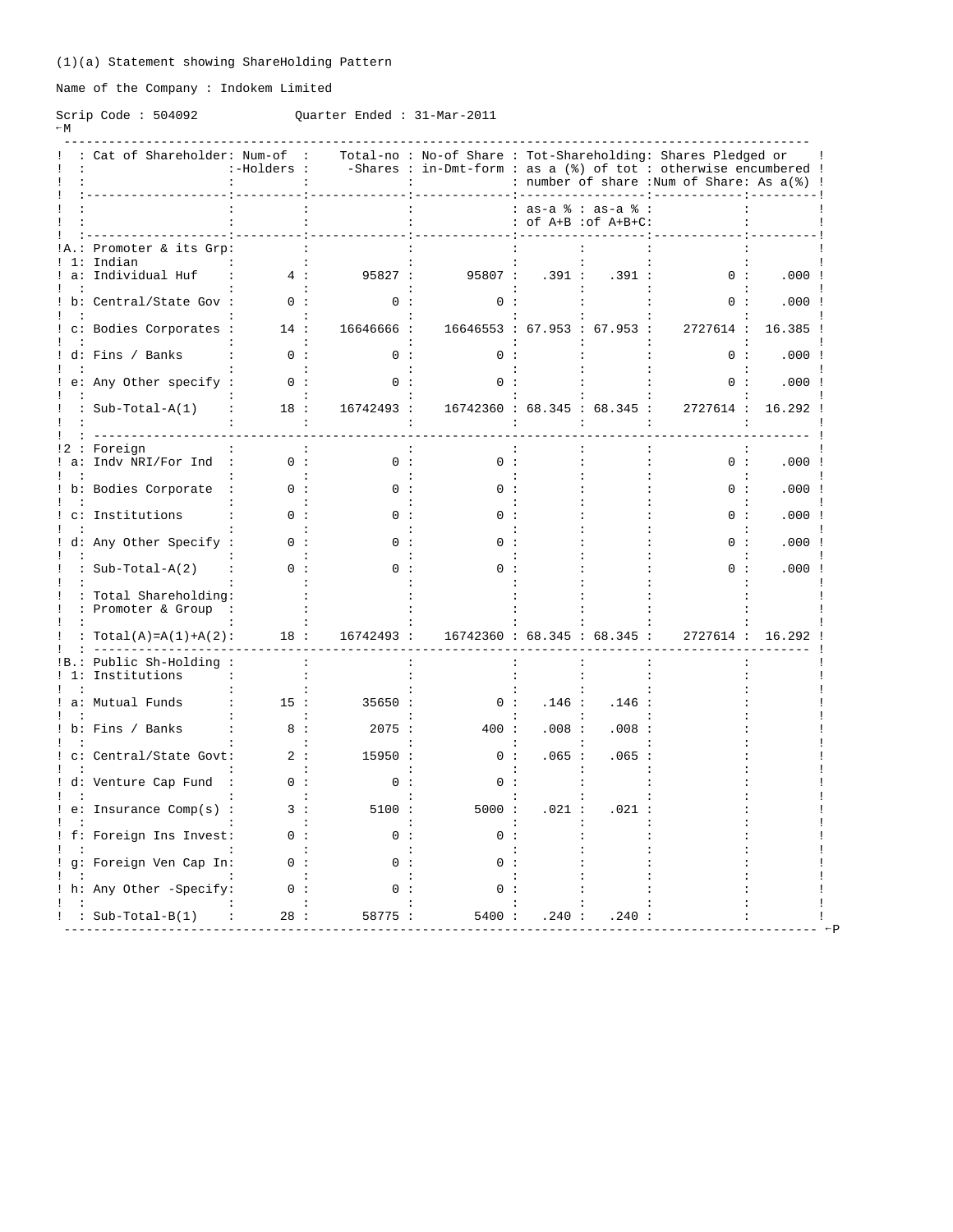(1)(a) Statement showing ShareHolding Pattern -(Cont..2)

Name of the Company : Indokem Limited

Scrip Code : 504092 Quarter Ended : 31-Mar-2011  $-W$ 

|     | Cat of Shareholder: Num-of :              | :-Holders : |           |                                         |         |                                               | Total-no: No-of Share: Tot-Shareholding: Shares Pledged or<br>-Shares : in-Dmt-form : as a (%) of tot : otherwise encumbered !<br>: number of share : Num of Share: As a(%) ! |        |
|-----|-------------------------------------------|-------------|-----------|-----------------------------------------|---------|-----------------------------------------------|-------------------------------------------------------------------------------------------------------------------------------------------------------------------------------|--------|
|     |                                           |             |           |                                         |         | $: as-a$ $: as-a$ $:$<br>: of A+B : of A+B+C: |                                                                                                                                                                               |        |
|     | Non-Institutions                          |             |           |                                         |         |                                               |                                                                                                                                                                               |        |
|     | a: Bodies Corporates :                    | 194:        | 747971:   | 649644 :                                | 3.053:  | 3.053                                         |                                                                                                                                                                               |        |
|     | Individual Holding:<br>i) upto Rs 1-Lac:  | 26570 :     | 5112883 : |                                         |         | 1834003 : 20.871 : 20.871                     |                                                                                                                                                                               |        |
|     | ii) above Rs1-Lac:                        | 38:         | 1820130 : | 1741030:                                | 7.430 : | 7.430:                                        |                                                                                                                                                                               |        |
|     | Any Other -Clr-Mem:                       | 1 :         | 2:        | 2:                                      | .000:   | .000:                                         |                                                                                                                                                                               |        |
|     | $-OCB$                                    | ი :         | n :       | ი :                                     |         |                                               |                                                                                                                                                                               |        |
|     | $-NRI$                                    | 27:         | 14934 :   | 11609:                                  | .061:   | .061:                                         |                                                                                                                                                                               |        |
|     | $Sub-Total-B(2)$                          | 26830 :     | 7695920 : |                                         |         | 4236288 : 31.416 : 31.416 :                   |                                                                                                                                                                               |        |
|     | $Total(B)=B(1)+B(2): 26858:$              |             | 7754695 : |                                         |         | 4241688 : 31.655 : 31.655 :                   |                                                                                                                                                                               |        |
|     | Total (A+B) : 26876 :                     |             |           | 24497188 : 20984048 :100.000 :100.000 : |         |                                               | 2727614 :                                                                                                                                                                     | 11.134 |
| !D. | Held by Custodian:<br>against Dep-Receip: |             |           |                                         |         |                                               |                                                                                                                                                                               |        |
| 1:  | Promoter & Pro Grp:                       | 0:          | n :       | 0 :                                     |         |                                               | ი :                                                                                                                                                                           | .000   |
|     | 2: Public                                 |             | n.        |                                         |         |                                               |                                                                                                                                                                               |        |
|     | : $Grand Total (A+B+C):$                  | 26876:      | 24497188: | 20984048 :                              |         | :100.000:                                     | 2727614 :                                                                                                                                                                     | 11.13  |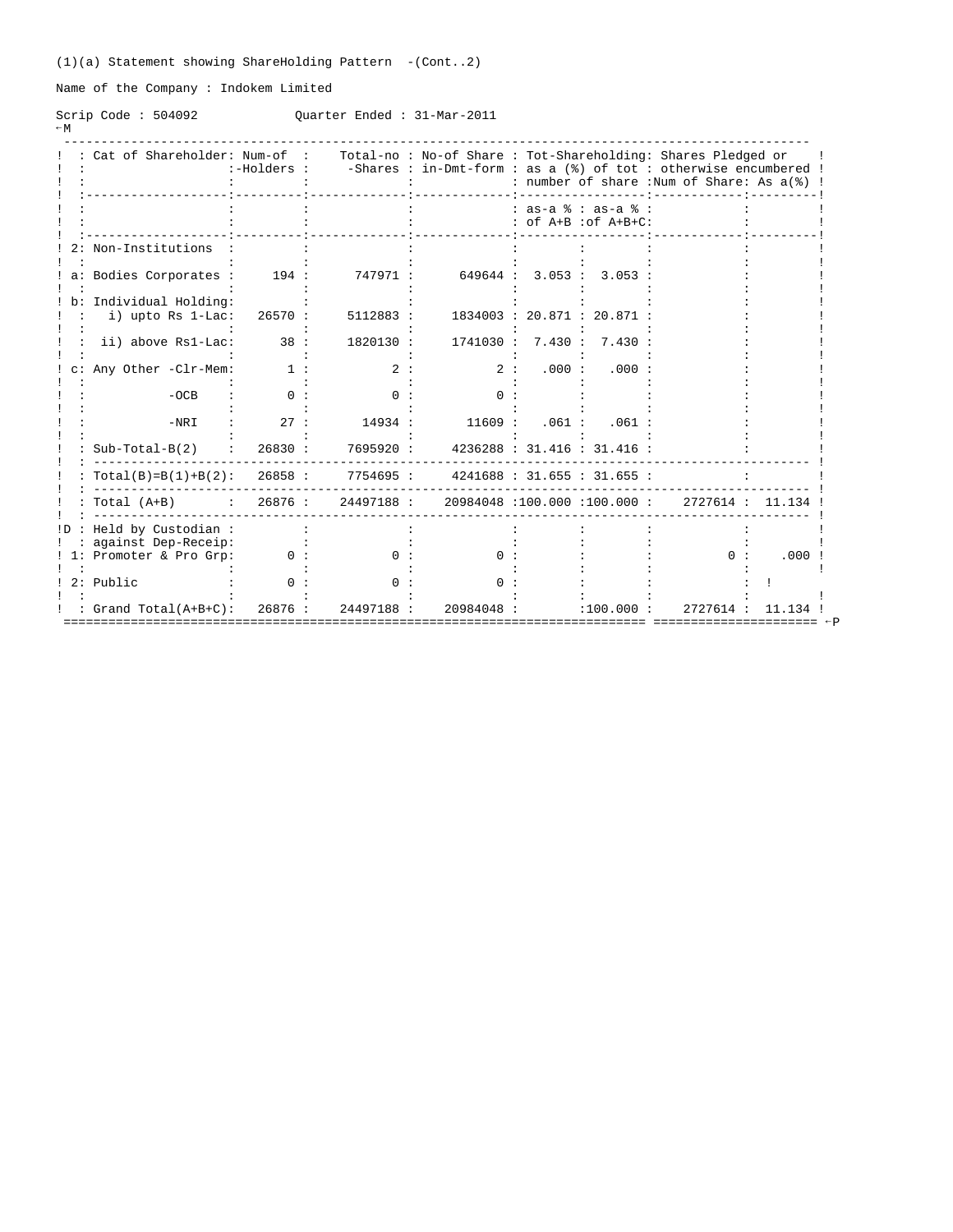(I)(c) Share Holding Pattern - Category -Public [ 1% & above ]

Name of the Company : Indokem Limited

Scrip Code : 504092 Quarter Ended : 31-Mar-2011

| Srl-# Ref-Num<br>1 00244055<br>2 10002938<br>3 11708186 | Name of the Holder<br>CAPITAL SERVICES PVT<br>F.MERAID<br>T.T<br>MAYUR MANGALDAS KOTHARI<br>S SATHYA | 388920<br>407769<br>390790 | Scp-Held %-to-Total<br>1.588<br>1.665<br>1.595 |
|---------------------------------------------------------|------------------------------------------------------------------------------------------------------|----------------------------|------------------------------------------------|
| 3 <totals></totals>                                     | -Public $[1$ & above $]$                                                                             | 1187479                    | 4.848                                          |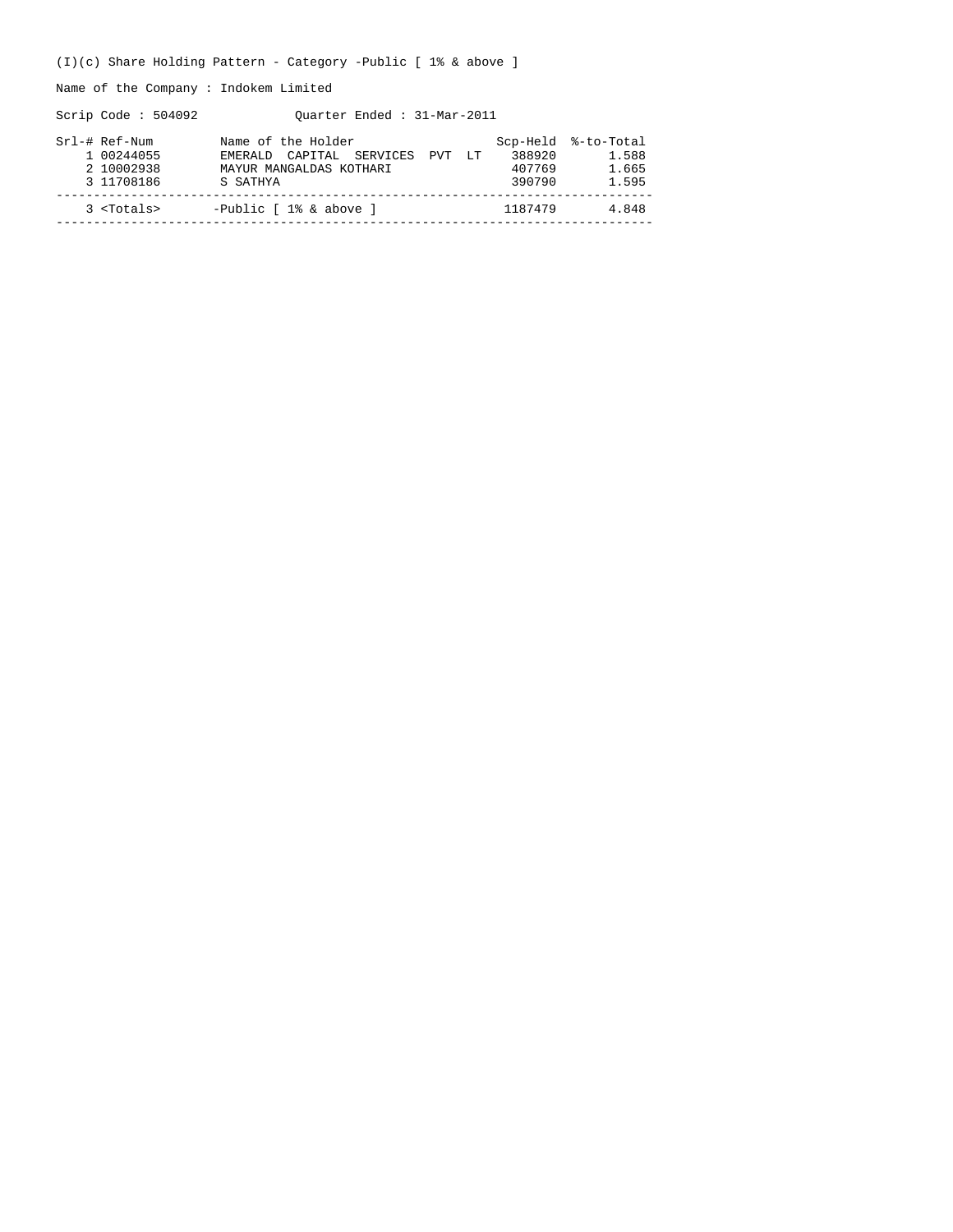## (I)(d) Details of Locked in Shares

Name of the Company : Indokem Limited

Scrip Code : 504092 Quarter Ended : 31-Mar-2011

| Srl-# Ref-Num -Cat  | Name of the Holder          | 2300000 | Lock-Scp %-to-Total |
|---------------------|-----------------------------|---------|---------------------|
| 1 10709682 -Pro     | PRIYAMVADA HOLDINGS LIMITED |         | 9.389               |
| 1 <totals></totals> | Locked in Shares            | 2300000 | 9389                |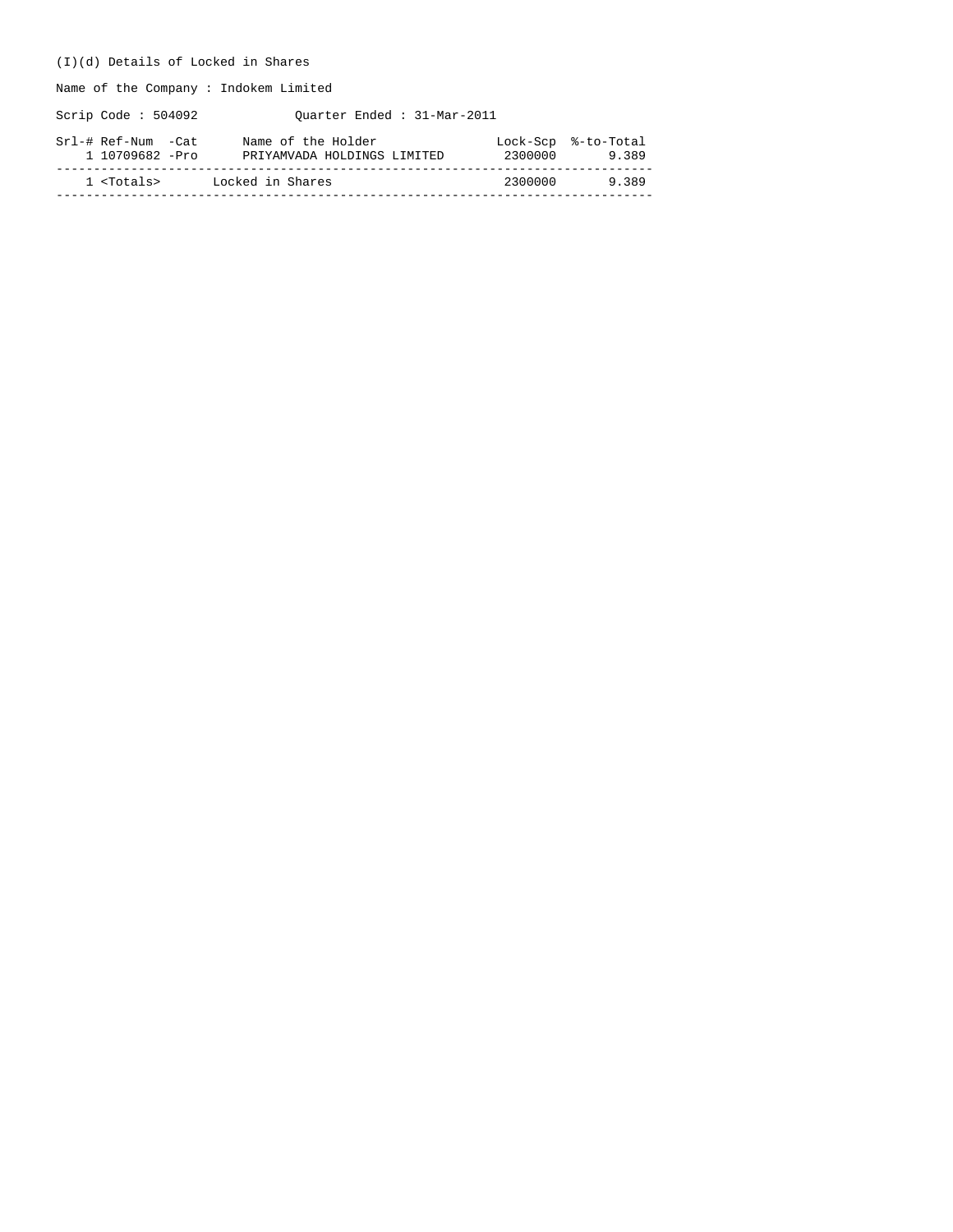| (II)(a) Details of Depository Receipts (DRs)             |                            |     |     |                          |                    |
|----------------------------------------------------------|----------------------------|-----|-----|--------------------------|--------------------|
| Name of the Company: Indokem Limited                     |                            |     |     |                          |                    |
| Scrip Code : $504092$                                    | Ouarter Ended: 31-Mar-2011 |     |     |                          |                    |
| Srl-# Ref-Num Name of the Holder                         |                            | Typ | DRs | no-of sh-under<br>os-Drs | $(8)-$ to<br>Total |
| $-$ NIL $ -$ NIL $-$                                     |                            |     |     |                          |                    |
| 0 <totals> Details of Depository Receipts (DRs)</totals> |                            |     |     | $\Omega$                 | .000               |
|                                                          |                            |     |     |                          |                    |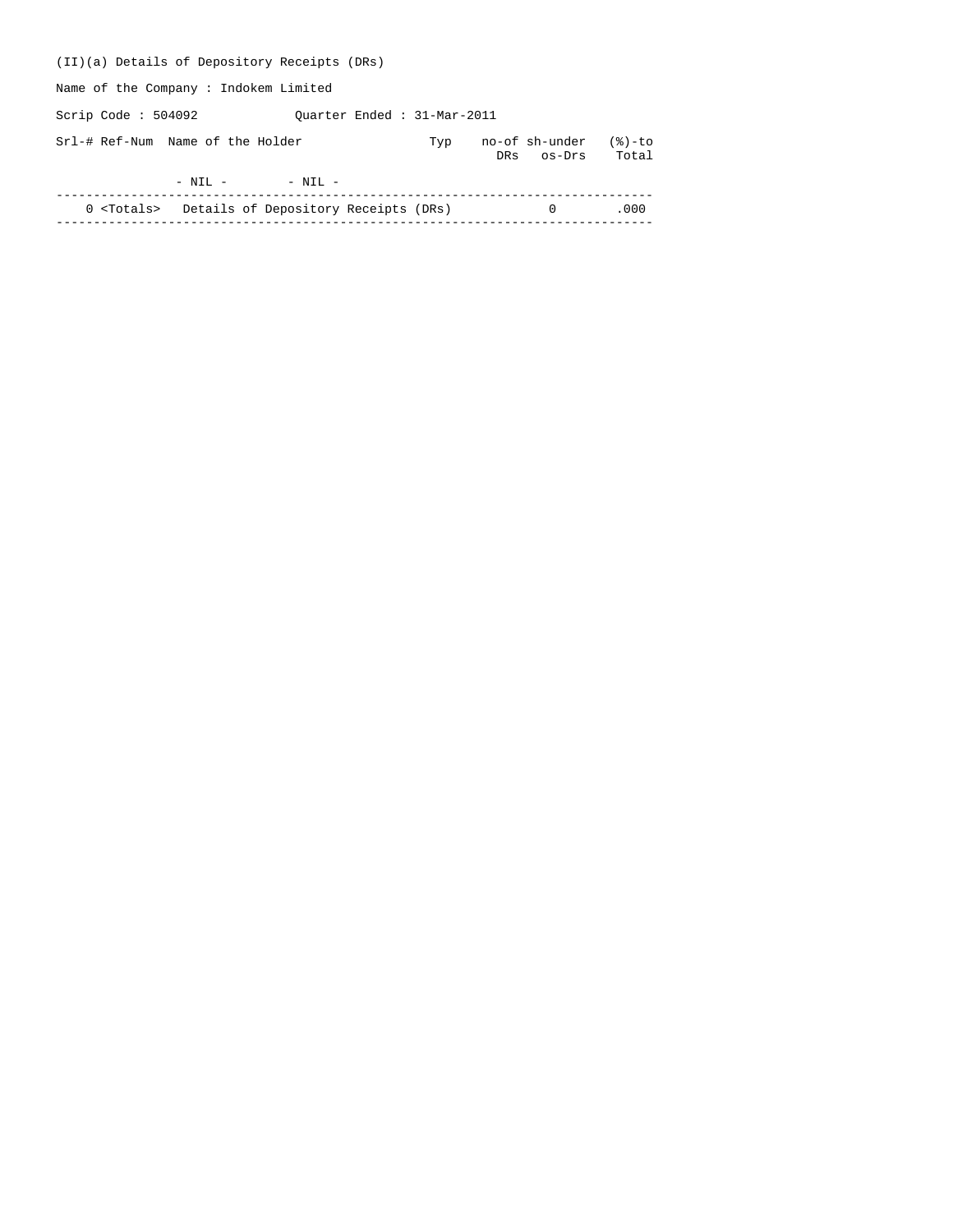| (II)(b) Statement Showing Holding of Depository Receipts (DR"s) where underlying<br>Shares Held by Promoter/Prom Group are in excess of [1% ] of Total SHs<br>Name of the Company: Indokem Limited |  |  |                      |                                                           |     |  |                              |                   |  |
|----------------------------------------------------------------------------------------------------------------------------------------------------------------------------------------------------|--|--|----------------------|-----------------------------------------------------------|-----|--|------------------------------|-------------------|--|
| Scrip Code : $504092$                                                                                                                                                                              |  |  |                      | Ouarter Ended: 31-Mar-2011                                |     |  |                              |                   |  |
| Srl-# Ref-Num Name of the Holder                                                                                                                                                                   |  |  |                      |                                                           | Typ |  | no-of sh-under<br>DRs os-Drs | $(8)-to$<br>Total |  |
|                                                                                                                                                                                                    |  |  | $-$ NIL $ -$ NIL $-$ |                                                           |     |  |                              |                   |  |
|                                                                                                                                                                                                    |  |  |                      | 0 <totals> Depository Receipts in excess of [1%]</totals> |     |  | $\Omega$                     | .000              |  |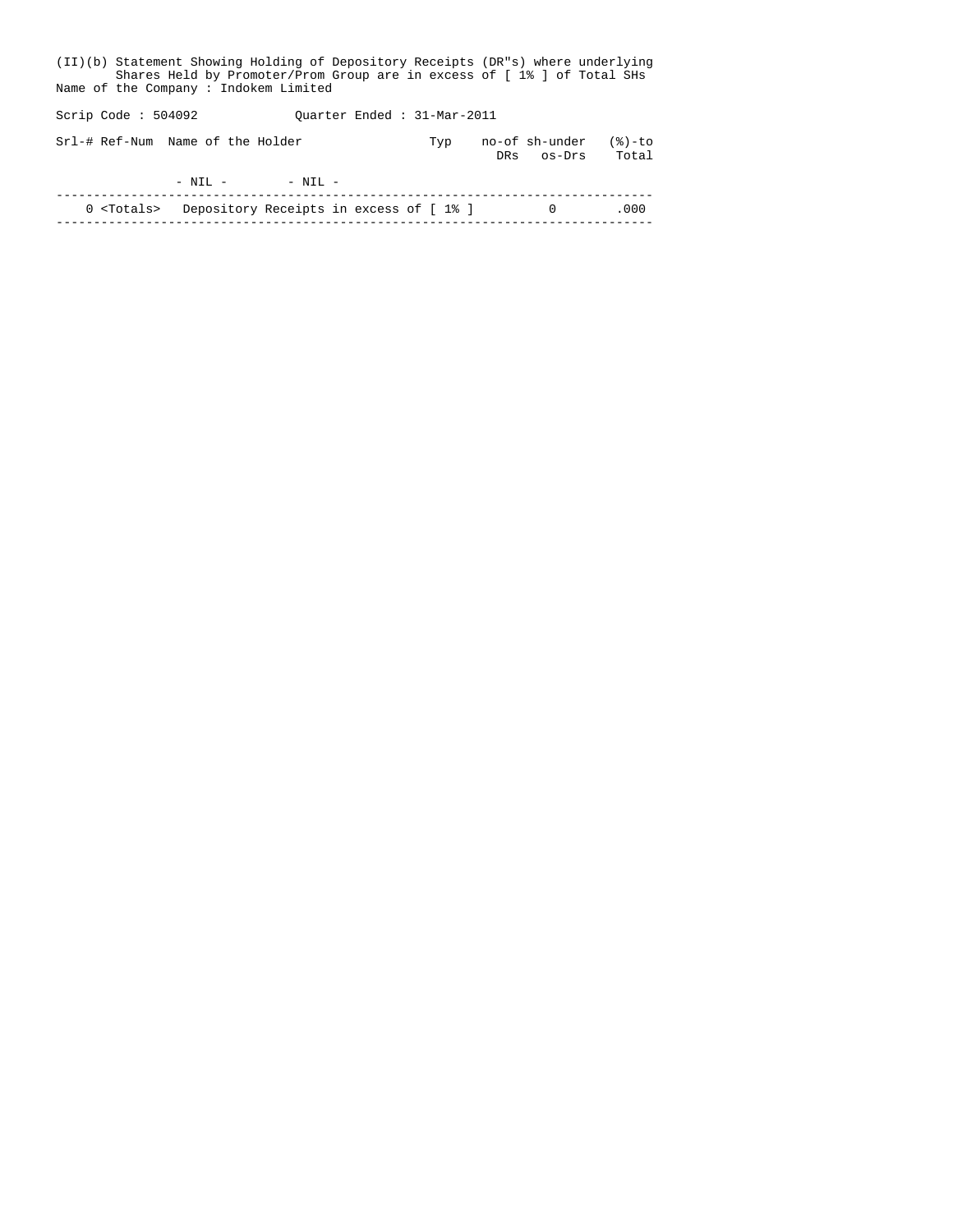$\texttt{P}(I)(b)$  Share Holding Pattern - Category -Promoter & Promoter Group

Name of the Company : Indokem Limited

Scrip Code : 504092 Quarter Ended : 31-Mar-2011  $-M$ 

|             |     | Srl: Ref-Num : Name of the Share Holder (1994) : Total Shares Held : Pledged or otherwise Encumb |              | :-Number                    |                   | :As a % :-Number                       |         | : As a $\frac{1}{6}$ : As a $\frac{1}{6}$ |
|-------------|-----|--------------------------------------------------------------------------------------------------|--------------|-----------------------------|-------------------|----------------------------------------|---------|-------------------------------------------|
|             |     |                                                                                                  |              |                             |                   | $: Grand-$ : $:$                       |         | : of Grand                                |
|             |     |                                                                                                  |              |                             |                   |                                        |         | : Total                                   |
|             |     |                                                                                                  |              |                             |                   | $:-Total:$<br>:(A+B+C): :              |         | $:(A+B+C)$                                |
|             |     |                                                                                                  |              |                             |                   | design and development of the state of |         | :sub-cl-Ia                                |
|             |     |                                                                                                  |              |                             |                   |                                        |         |                                           |
| 1 10709682  |     | PRIYAMVADA HOLDINGS LIMITED :                                                                    |              |                             | 3300000: 13.471:  | 1000000: 30.303:                       |         | 4.082                                     |
| 2 11407842  |     | $\cdot$ 6930 $\cdot$ 028:<br>PRIYA MAHENDRA KHATAU                                               |              |                             |                   |                                        | 0: 000: | .000                                      |
| 3 12420040  |     | VINDHYAPRIYA HOLDINGS PRIVATE LIMIT: 300000: 1.225: 300000:100.000: 1.225                        |              |                             |                   |                                        |         |                                           |
| 4 12421155  |     | KHATAU LEASING AND FINANCE COMPANY :                                                             |              | $264030$ :                  | 1.078:            | 264030:100.000:                        |         | 1.078                                     |
| 5 12421632  |     | MKK HOLDINGS PRIVATE LIMITED                                                                     | $\sim$ 1.100 | $200000$ :                  | .816:             | 200000:100.000:                        |         | .816                                      |
| 6 18997749  |     | KHATAU CAPACITORS PRIVATE LIMITED :                                                              |              | 963584 :                    | 3.933:            | 963584:100.000:                        |         | 3.933                                     |
| 7 20256690  |     | MAHENDRA KISHORE KHATAU                                                                          |              | : 63834 : .261:             |                   | 0:                                     | .000:   | .000                                      |
| 8 20709682  |     | PRIYAMVADA HOLDINGS LIMITED :                                                                    |              |                             |                   | 3059781 : 12.490: 0:                   | .000:   | .000                                      |
| 9 22420040  |     | VINDHYAPRIYA HOLDINGS PRIVATE LIMIT:                                                             |              |                             | 2994588 : 12.224: | $\overline{0}$ :                       | .000:   | .000                                      |
| 10 22420058 |     | PRIYANILGIRI HOLDINGS PRIVATE LIMIT:                                                             |              | 1051971 :                   | 4.294:            | $\overline{0}$ :                       | .000:   | .000                                      |
| 11 22421147 |     | KHATAU HOLDINGS AND TRADING COMPANY:                                                             |              | 847705 :                    | 3.460:            | $\overline{\phantom{a}}$ 0 :           | .000:   | .000                                      |
| 12 22421155 |     | KHATAU LEASING AND FINANCE COMPANY :                                                             |              |                             | 3567085 : 14.561: | $\overline{0}$ :                       | .000:   | .000                                      |
| 13 22421632 |     | MKK HOLDINGS PRIVATE LIMITED                                                                     |              | $\cdot$ 97809 $\cdot$ .399: |                   | $\overline{0}$ :                       | .000:   | .000                                      |
| 14 22595016 |     | MAHENDRA KISHORE KHATAU<br>$\frac{1}{25043}$ :                                                   |              |                             | .102:             | 0:                                     | .000:   | .000                                      |
| 15 K08127   |     |                                                                                                  |              |                             | .000:             | 0:                                     | .000:   | .000                                      |
| 16 M01235   |     | $\begin{array}{ccccccccc}\n&\ddots&\ddots&\ddots&\ddots&\n\end{array}$<br>MAHENDRA K KHATAU      |              |                             | .000:             | $\sim$ 0:                              | .000:   | .000                                      |
| 17 P00955   | M/S | PRIYAMVADA HOLDINGS LIMITED : 13 :                                                               |              |                             | .000:             | $\overline{0}$ :                       | .000:   | .000                                      |
|             |     | -Total Promoter & Promoter Group : 16742493 : 68.345: 2727614: 16.292: 11.134                    |              |                             |                   |                                        |         | ––––––––––← <b>P</b>                      |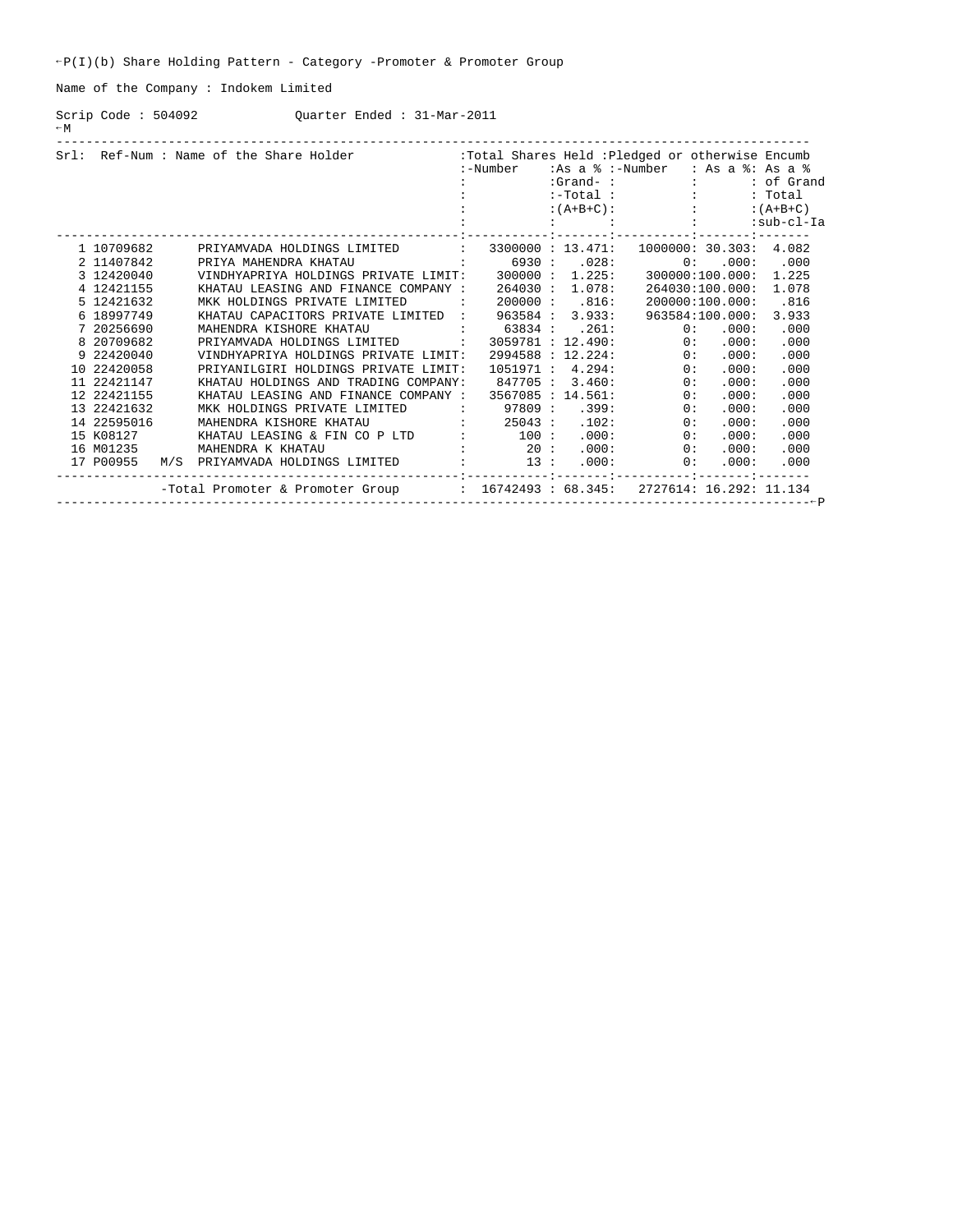| Indokem Limited                                                           |                       | $(IKEO S-)$ $PAGE : 1$ |                                                                                        |                                        |
|---------------------------------------------------------------------------|-----------------------|------------------------|----------------------------------------------------------------------------------------|----------------------------------------|
| Status & Sub-Status Wise Report : As on 31-Mar-2011                       |                       |                        |                                                                                        |                                        |
| Codes Status & Sub-Status Heads Fol-Cnt (%) Holding-Cnt (%)               |                       |                        |                                                                                        |                                        |
| 1 00 General Public<br>1 0 1<br>Directors<br>1 04 Promoters-Ind           |                       |                        | 26608 99.003 6933013<br>3 .011 88897 .363<br>1.004.6930.028<br>_______________________ | 28.301                                 |
| * S T A T U S - T O T A L * 26612 99.018 7028840 28.692<br>$1 \quad \Box$ | ---------             | --------               | ------------                                                                           |                                        |
| 2 01 NRI-Rep<br>2 0 2<br>NRI-Non-Rep                                      | ---------             | 8.030                  | 19 .071 12689 .052<br>2245 .009<br>___________                                         |                                        |
| $\overline{2}$                                                            | ---------             | --------               | ------------                                                                           |                                        |
| 4 0 1<br>Banks                                                            | 8 <sup>1</sup>        |                        | .030                                                                                   | 2075 .008                              |
| 4 0 5<br>Gr.Comp.& Assoc                                                  | 14                    |                        | .052 16646666 67.953                                                                   |                                        |
| 4 0 6<br>Mutual Funds                                                     | 14                    |                        |                                                                                        |                                        |
| 4 0 9<br>Pvt Corp Bodies<br>4 1 2<br>State-Govt FI/Corp                   | 194<br>$\overline{2}$ |                        | .007 15950 .065                                                                        |                                        |
| 4 2 1<br>UTI                                                              |                       | $\mathbf{1}$           | .004                                                                                   | 50 .000                                |
| 4 2 3<br>Oth-Insur-Comp                                                   |                       | $3^{\circ}$            | .011 5100                                                                              | .021                                   |
| 4 2 5<br>Clearing Member                                                  | $\mathbf{1}$          |                        | .004                                                                                   | $2 \left( \frac{1}{2} \right)$<br>.000 |
| * S T A T U S - T O T A L * 237 .882 17453414 71.245<br>$\overline{4}$    |                       |                        |                                                                                        |                                        |
| * * G R A N D - T O T A L * * 26876 100.000 24497188 100.000              |                       |                        |                                                                                        |                                        |
|                                                                           |                       |                        | ======== ======= ============ =======                                                  |                                        |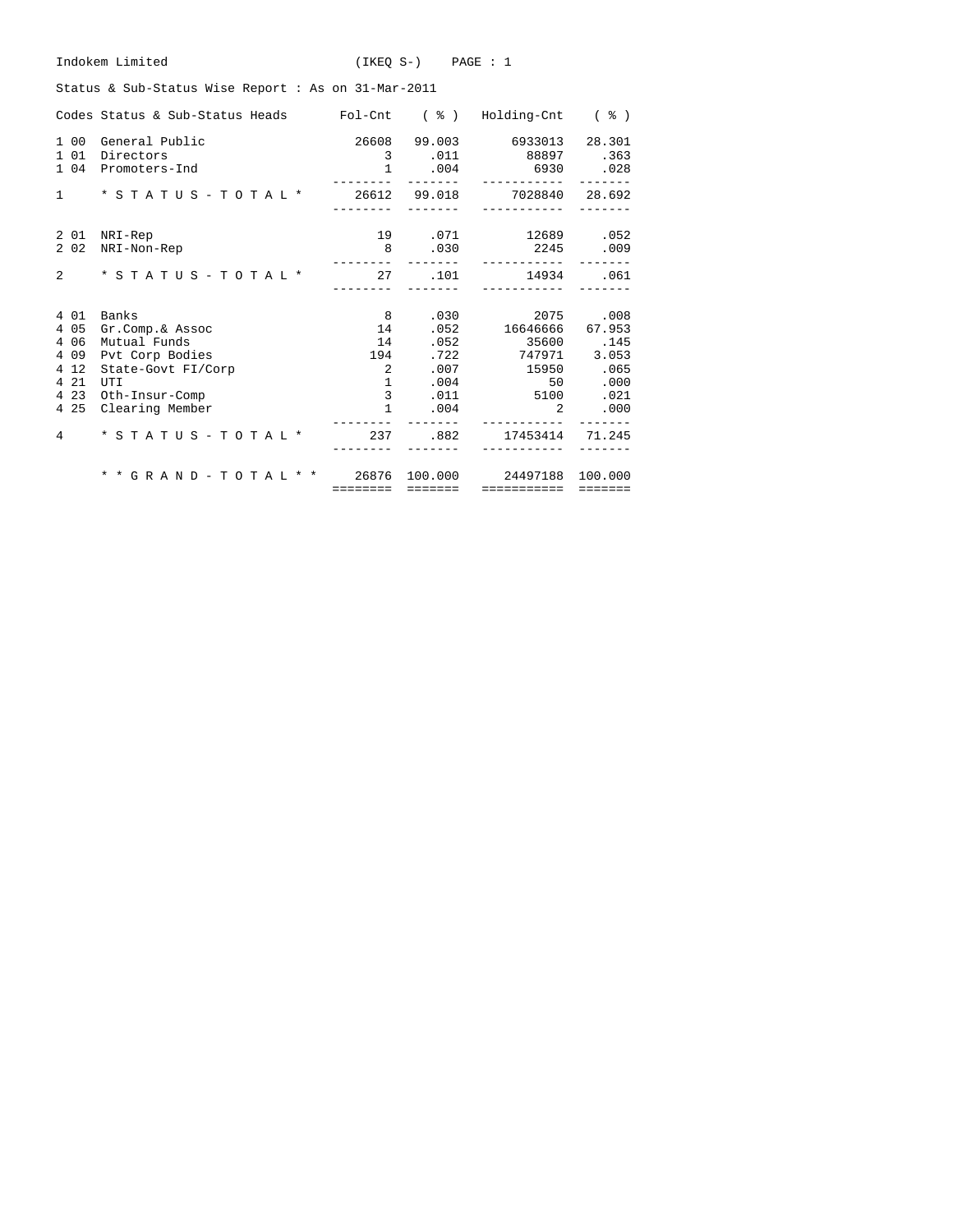Indian Promoters

| FOL/CLI# SIGL NAME OF THE SHARE HOLDERS |  |  |                       |  |                                          |                 |  | HOLDG         |  | % TO Cap |      |
|-----------------------------------------|--|--|-----------------------|--|------------------------------------------|-----------------|--|---------------|--|----------|------|
| 22421155 4 05                           |  |  |                       |  | KHATAU LEASING AND FINANCE COMPAN        |                 |  | 3567085       |  | 14.561   |      |
| 20709682 4 05                           |  |  |                       |  | PRIYAMVADA HOLDINGS LIMITED              |                 |  | 3059781       |  | 12.490   |      |
| 22420040 4 05                           |  |  |                       |  | VINDHYAPRIYA HOLDINGS PRIVATE LIM        |                 |  | 2994588       |  | 12.224   |      |
| 10709682 4 05                           |  |  |                       |  | PRIYAMVADA HOLDINGS LIMITED              |                 |  | 2300000 9.389 |  |          |      |
| 22420058 4 05                           |  |  |                       |  | PRIYANILGIRI HOLDINGS PRIVATE LIM        |                 |  | 1051971 4.294 |  |          |      |
| 10709682 4 05                           |  |  |                       |  | PRIYAMVADA HOLDINGS LIMITED              |                 |  | 1000000 4.082 |  |          |      |
| 18997749 4 05                           |  |  |                       |  | KHATAU CAPACITORS PRIVATE LIMITED 963584 |                 |  |               |  | 3.933    |      |
| 22421147 4 05                           |  |  |                       |  | KHATAU HOLDINGS AND TRADING COMPA        |                 |  | 847705        |  | 3.460    |      |
| 12420040 4 05                           |  |  |                       |  | VINDHYAPRIYA HOLDINGS PRIVATE LIM        |                 |  | 300000        |  | 1.225    |      |
| 12421155 4 05                           |  |  |                       |  | KHATAU LEASING AND FINANCE COMPAN        |                 |  | 264030        |  | 1.078    |      |
| 12421632 4 05                           |  |  |                       |  | MKK HOLDINGS PRIVATE LIMITED             |                 |  | 200000        |  |          | .816 |
| 22421632 4 05                           |  |  |                       |  | MKK HOLDINGS PRIVATE LIMITED 97809       |                 |  |               |  |          | .399 |
| 20256690 1 01                           |  |  |                       |  | MAHENDRA KISHORE KHATAU                  |                 |  | 63834         |  |          | .261 |
| 22595016 1 01                           |  |  |                       |  | MAHENDRA KISHORE KHATAU                  |                 |  | 25043         |  |          | .102 |
| 11407842 1 04                           |  |  | PRIYA MAHENDRA KHATAU |  |                                          |                 |  | 6930          |  |          | .028 |
| K08127 4 05                             |  |  |                       |  | KHATAU LEASING & FIN CO P LTD 100        |                 |  |               |  |          | .000 |
| M01235 1 01                             |  |  | MAHENDRA K KHATAU     |  |                                          |                 |  | 20 20         |  |          | .000 |
| P00955 4 05 M/S                         |  |  |                       |  | PRIYAMVADA HOLDINGS LIMITED              |                 |  | 13            |  |          | .000 |
| 000018 A1A Indian Promoters             |  |  |                       |  |                                          | 16742493 68.345 |  |               |  |          |      |
|                                         |  |  |                       |  |                                          |                 |  |               |  |          |      |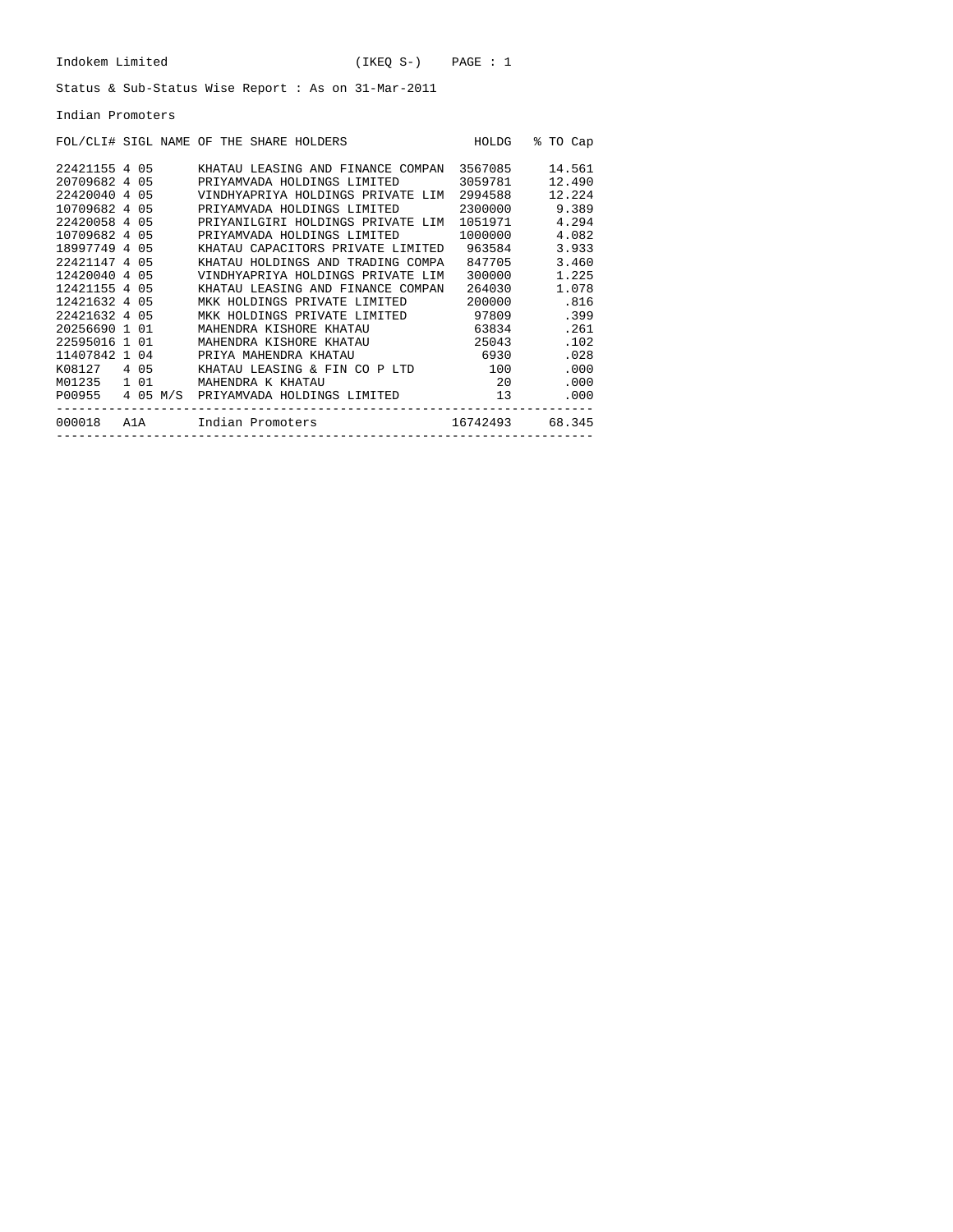Mutual Funds and UTI

|        |       | FOL/CLI# SIGL NAME OF THE SHARE HOLDERS | HOLDG | ႜ<br>TO Cap |
|--------|-------|-----------------------------------------|-------|-------------|
| S06665 | 4 06  | SBI C M LTD A/C SBI M FUND              | 10850 | .044        |
| S06668 | 4 06  | SBI C M LTD A/C SBI M FUND              | 6050  | .025        |
| C06504 | 4 06  | CANBANK MUTUAL FUND                     | 5750  | .023        |
| S08186 | 4 0 6 | STATE BANK OF INDIA A/C ACIF            | 2750  | .011        |
| C07020 | 4 06  | CANARA BANK TRUSTEE CANBANK M F         | 2250  | .009        |
| C07281 | 4 06  | CREDIT CAPITAL INVESTMENT               | 2100  | .009        |
| C06604 | 4 0 6 | CANBANK MUTUAL FUND                     | 2000  | .008        |
| S08197 | 4 0 6 | SHCIL A/C SBI MUTUAL FUND               | 1200  | .005        |
| S02208 | 4 06  | SBI CAP MKT LTD - SBI MF - 1            | 1000  | .004        |
| S07463 | 4 06  | SHCIL A/C LIC MUTUAL FUND               | 650   | .003        |
| S08191 | 4 06  | SHCIL A/C LIC MUTUAL FUND               | 650   | .003        |
| S08199 | 4 06  | SHCIL A/C SBI MUTUAL FUND               | 250   | .001        |
| C00542 | 4 06  | CANARA BANK TRUSTEE CANBANK M FUN       | 50    | .000        |
| S02349 | 4 06  | SHCIL A/C SBI MUTUAL FUND               | 50    | .000        |
| U06504 | 4 21  | UNIT TRUST OF INDIA                     | 50    | .000        |
| 000015 | B1A   | Mutual Funds and UTI                    | 35650 | .146        |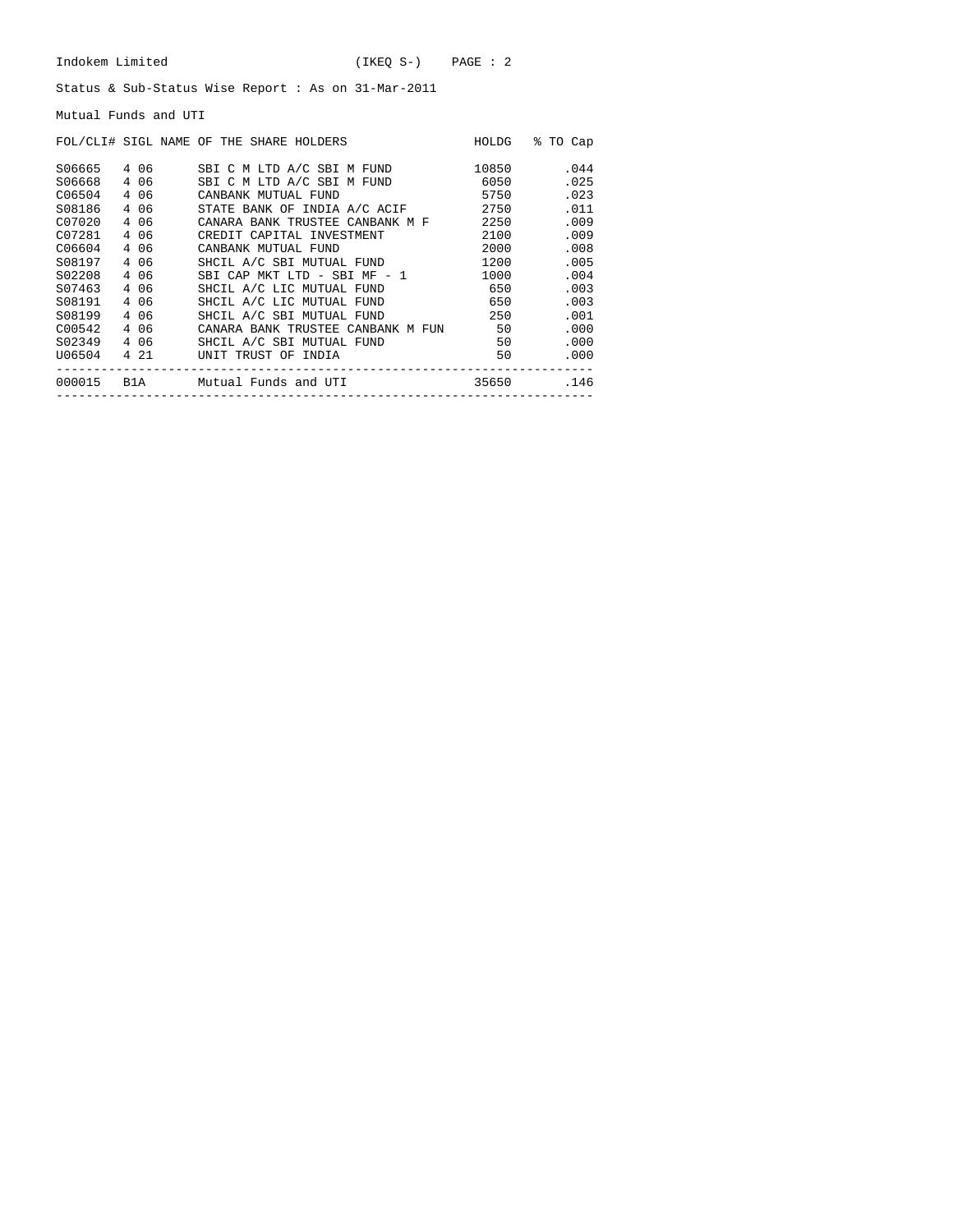Banks, Fin Inst(s),Ins Comp(s)

|                    |          | FOL/CLI# SIGL NAME OF THE SHARE HOLDERS  | HOLDG | % TO Cap |
|--------------------|----------|------------------------------------------|-------|----------|
| T07185 4 12        |          | 20TH CENTURY FIN COR LTD PRIN TRU        | 15850 | .065     |
| 10000502 4 23      |          | NATIONAL INSURANCE COMPANY LTD           | 4000  | .016     |
| 10000560 4 23      |          | THE ORIENTAL INSURANCE COMPANY LI        | 1000  | .004     |
| C10008 4 01        |          | CANARA BANK                              | 900   | .004     |
| 00000019 4 01      |          | BANK OF INDIA                            | 400   | .002     |
| S09543 4 01        |          | STATE BANK OF INDIA                      | 400   | .002     |
| C07369             | 4 01     | CENTRAL BANK OF INDIA                    | 150   | .001     |
| S <sub>10022</sub> | 4 0 1    | STANDARD CHARTERED BANK                  | 100   | .000     |
| T00001             | 4 23 THE | NEW INDIA ASSURANCE CO LTD               | 100   | .000     |
| T07206             | 4 1 2    | 20TH CENTURY FINANCE COR LTD             | 100   | .000     |
| S09474             | 4 0 1    | STANDARD CHARTERED BANK                  | 50    | .000     |
| T00245             | 4 0 1    | THE FEDERAL BANK LTD                     | 50    | .000     |
| A08013             | 4 01     | ABHYUDAYA COOP BANK LTD                  | 25    | .000     |
| 000013             | B2A      | Banks, Fin Inst(s),Ins Comp(s)     23125 |       | .094     |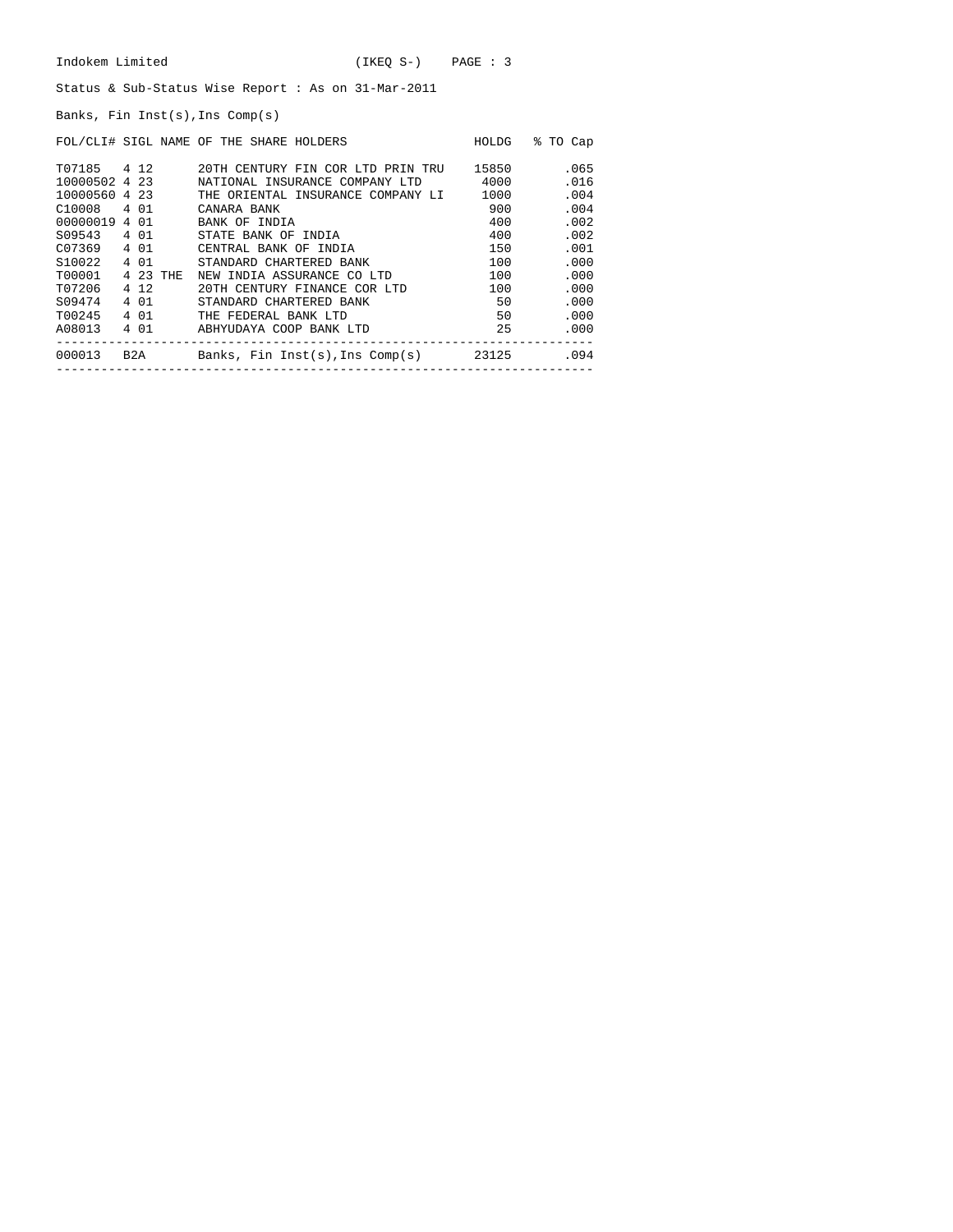Private Corporate Bodies

|               |       | FOL/CLI# SIGL NAME OF THE SHARE HOLDERS      | HOLDG  | % TO Cap |
|---------------|-------|----------------------------------------------|--------|----------|
| 00244055 4 09 |       | EMERALD<br>CAPITAL<br>SERVICES<br><b>PVT</b> | 388920 | 1.588    |
| 22421164 4 09 |       | ASHA MARINE PRODUCTS PRIVATE LIMI            | 52700  | .215     |
| 52580270 4 09 |       | BJD SECURITIES PRIVATE LTD                   | 29901  | .122     |
| S08703        | 4 0 9 | SURYANAGRI FIN LEASE LTD                     | 23800  | .097     |
| 14972550 4 09 |       | SHAREKHAN LIMITED                            | 20300  | .083     |
| 11373036 4 09 |       | JRD SECURITIES PVT LTD                       | 19000  | .078     |
| G07326        | 4 0 9 | GAME KING PRIVATE LIMITED                    | 14850  | .061     |
| 11284186 4 09 |       | PRABHANJAN MULTITRADE PRIVATE LIM            | 13600  | .056     |
| 12064412 4 09 |       | APOLLO VIKAS STEELS PVT LTD.                 | 10000  | .041     |
| 30230163 4 09 |       | SHALVA INVESTMENTS PRIVATE LIMITE            | 10000  | .041     |
| 10918196 4 09 |       | ABHAY KRISHI UDYOG PVT LTD                   | 9650   | .039     |
| 10757374 4 09 |       | KEDIA CONSULTANTS PRIVATE LIMITED            | 8000   | .033     |
| B07815        | 4 0 9 | BSB FINANCIAL SERVICES (P) LTD               | 7400   | .030     |
| 00254894 4 09 |       | HKB SHARES AND STOCK BROKINGS PRI            | 7350   | .030     |
| N07722        | 4 0 9 | NAGARJUNA FINANCE LTD                        | 7000   | .029     |
| G07432        | 4 0 9 | G M DANDIDAR COMMERCIAL PVT LTD              | 6500   | .027     |
| 00000066 4 09 |       | ANGEL BROKING LIMITED.                       | 5973   | .024     |
| C07346        | 4 0 9 | CONSOLIDATED SERVICES & SEC I LTD            | 5650   | .023     |
| 00324491 4 09 |       | KAMIK REAL ESTATE PRIVATE LIMITED            | 5400   | .022     |
| C07321        | 4 0 9 | CHARTERED CAPITAL & INVESTMENT LT            | 5000   | .020     |
| 51134560 4 09 |       | INNOVATIVE DATA ORGANISERS PVT LT            | 4305   | .018     |
| B00717        | 4 0 9 | BRITE INTERNATIONAL PVT LTD                  | 4200   | .017     |
| 10000116 4 09 |       | SMC GLOBAL SECURITIES LTD.                   | 3480   | .014     |
| 10000167 4 09 |       | RELIGARE SECURITIES LTD                      | 3455   | .014     |
| 10000130 4 09 |       | SHRI PARASRAM HOLDINGS PVT.LTD.              | 3395   | .014     |
| 10000096 4 09 |       | BONANZA PORTFOLIO LTD                        | 3296   | .013     |
| 10000083 4 09 |       | VENTURA SECURITIES LIMITED                   | 3000   | .012     |
| 16708753 4 09 |       | NIPUN FINVEST PVT LTD                        | 2750   | .011     |
| 00022619 4 09 |       | MEHTA EOUITIES LTD.                          | 2500   | .010     |
| 10014644 4 09 |       | KARVY STOCK BROKING LIMITED                  | 2418   | .010     |
| 00000014 4 09 |       | BP EQUITIES PVT. LTD.                        | 2201   | .009     |
| 00055137 4 09 |       | SMC GLOBAL SECURITIES LIMITED                | 2020   | .008     |
| 00004838 4 09 |       | SWASTIKA INVESTMART LIMITED                  | 2000   | .008     |
| 00023193 4 09 |       | UNICON SECURITIES PRIVATE LIMITED            | 2000   | .008     |
| 00074798 4 09 |       | JSEL SECURITIES LTD. (073)                   | 2000   | .008     |
| 00014943 4 09 |       | SYKES & RAY EOUITIES (I) LTD.                | 1839   | .008     |
| M08217        | 4 0 9 | MANJAPRA SEC & INVT P LTD                    | 1650   | .007     |
| 00000391 4 09 |       | SMC GLOBAL SECURITIES LTD.                   | 1500   | .006     |
| 00000878 4 09 |       | LALKAR SECURITIES PVT LTD                    | 1500   | .006     |
| 00011357 4 09 |       | MARIT FINANCE LIMITED                        | 1500   | .006     |
| 00038000 4 09 |       | ANS PVT LIMITED                              | 1500   | .006     |
| R07158        | 4 0 9 | REDMA INVESTMENT PVT LTD                     | 1350   | .006     |
| 00075062 4 09 |       | HEM SECURITIES LIMITED                       | 1300   | .005     |
| T07134        | 4 0 9 | THE EAST INDIA ELEC SUPPLY & T LT            | 1300   | .005     |
| 10020244 4 09 |       | MICROSEC CAPITAL LIMITED                     | 1271   | .005     |
| 00007983 4 09 |       | MANSUKH STOCK BROKERS LIMITED                | 1255   | .005     |
| V07082        | 4 0 9 | VRIKSHA INVESTMENTS PVT LTD                  | 1200   | .005     |
| 00000023 4 09 |       | ANUGRAH STOCK & BROKING PVT LTD              | 1000   | .004     |
| 00006556 4 09 |       | PRAGYA SECURITIES PVT. LTD - CASH            | 1000   | .004     |
| 40750706 4 09 |       | MARUDHAR STOCK TRADING PVT LTD               | 1000   | .004     |
| F07056        | 4 0 9 | DESK TO DESK COURIER & CARGO P LT            | 1000   | .004     |
| M08298        | 4 0 9 | MANEKCHAND PANCHAND TRDG I C P LT            | 1000   | .004     |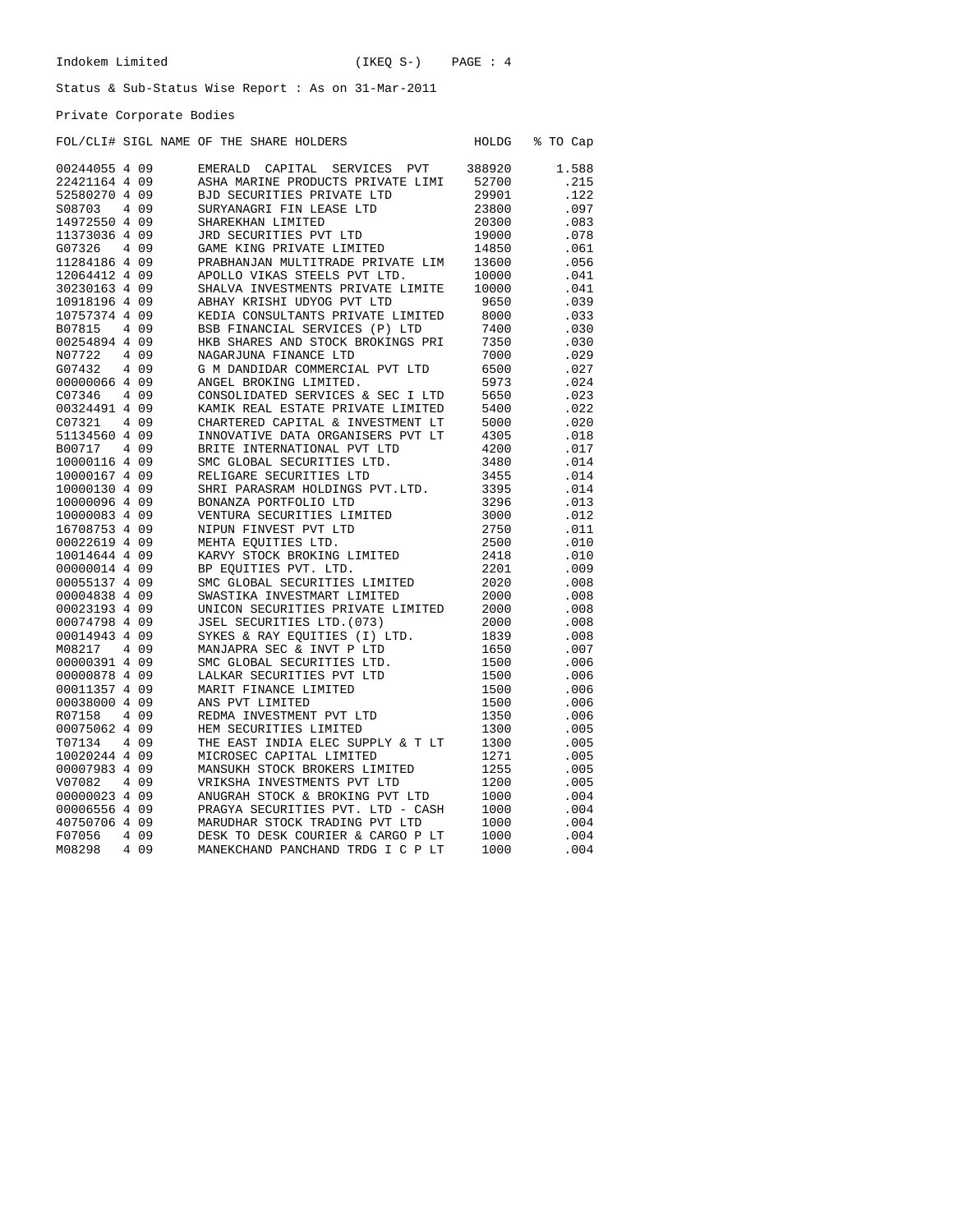Private Corporate Bodies

### FOL/CLI# SIGL NAME OF THE SHARE HOLDERS HOLDG % TO Cap

| 00068717 4 09 |       | ARCADIA SHARE AND STOCK BROKERS P | 950        | .004 |
|---------------|-------|-----------------------------------|------------|------|
| S08622        | 4 0 9 | SHOBHA INVESTMENT P LTD           | 950        | .004 |
| 10095924 4 09 |       | MTL SHARE AND STOCK BROKER LTD    | 891        | .004 |
| 00003013 4 09 |       | FORTUNE EOUITY BROKERS (INDIA) LT | 700        | .003 |
| E07007        | 4 0 9 | EXCLUSIVE LEASING AND FINANCE LTD | 700        | .003 |
| H07082        | 4 0 9 | HINDON MERCANTILE LTD             | 700        | .003 |
| Z07008        | 4 0 9 | ZOOM LEASING & FINANCE CO LTD     | 700        | .003 |
| 00000810 4 09 |       | PRABHAT FINANCIAL SERVICES LIMITE | 675        | .003 |
| 10000168 4 09 |       | ARIHANT CAPITAL MKT. LTD          | 632        | .003 |
| 10135282 4 09 |       | SHREYANSH FINTEX<br>PVT LTD.      | 600        | .002 |
| 10143178 4 09 |       | ANUGRAH STOCK AND BROKING PVT LTD | 600        | .002 |
| 10837777 4 09 |       | MARWADI SHARES AND FINANCE LTD.   | 600        | .002 |
| P07651        | 4 0 9 | PEARL CAPITAL SERVICES PVT LTD    | 600        | .002 |
| I06609        | 409   | INDBANK MERCHANT BANKING SER LTD  | 550        | .002 |
| L07182        | 409   | LIBBAS IMPEX PVT LTD              | 550        | .002 |
| 12691085 4 09 |       | KARVY STOCK BROKING LTD           | 510        | .002 |
| 00003365 4 09 |       | MANUBHAI MANGALDAS SEC. PVT. LTD  | 500        | .002 |
| 00006995 4 09 |       | R. WADIWALA SECURITIES PRIVATE LI | 500        | .002 |
| 00016449 4 09 |       | COMPETENT FINMAN PVT. LTD         | 500        | .002 |
| 00074561 4 09 |       | JSEL SECURITIES LTD. (034)        | 500        | .002 |
| 13171914 4 09 |       | P K BAJAJ SECURITIES PRIVITE LIMI | 500        | .002 |
| I07028        | 4 0 9 | INTACT LEASING & FINANCE LTD      | 500        | .002 |
| R07312        | 4 0 9 | RUIA AND RUIA PRIVATE LTD         | 500        | .002 |
| V07316        | 4 0 9 | VGS HOLDING PVT LTD               | 500        | .002 |
| S08627        | 4 0 9 | SHOBHA INVESTMENT (P) LTD         | 475        | .002 |
| 21882036 4 09 |       | A3 CAPITAL SERVICES (INDIA) LIMIT | 450        | .002 |
| M06604        | 4 0 9 | M/S ALTONA INVESTMENTS P LTD      | 450        | .002 |
| M06605        | 4 0 9 | M/S RAMHARI INVESTMENTS P LTD     | 450        | .002 |
| T07244        | 4 0 9 | TIRUPATI ICE & COLD STORAGE C P L | 450        | .002 |
| 00007808 4 09 |       | JAINAM SHARE CONSULTANTS PVT. LTD |            | .002 |
| B07827        | 4 0 9 | BANSHAL AUTO FINANCE PVT LTD      | 426<br>400 | .002 |
| R08202        | 4 0 9 | RONAK CONSULTANTS PVT LTD         | 400        | .002 |
|               |       |                                   |            | .001 |
| 11532486 4 09 |       | CAPRI CONSULTANCY SERVICES PVT LT | 350        |      |
| 21889966 4 09 |       | 3A CAPITAL SERVICES LTD           | 350        | .001 |
| C07280        | 4 0 9 | COLUMBIA LEASING & FINANCE LTD    | 350        | .001 |
| P02501        | 409   | PEARL CAPITAL SERVICES PVT LTD    | 350        | .001 |
| 00000446 4 09 |       | PUMARTH CREDIT & CAPITAL LIMITED  | 300        | .001 |
| 00016281 4 09 |       | CHURIWALA SECURITIES PVT. LTD.    | 300        | .001 |
| 10091246 4 09 |       | SEEMA SECURITIES PVT. LTD.        | 300        | .001 |
| 14972584 4 09 |       | SHAREKHAN LIMITED                 | 300        | .001 |
| A06662        | 409   | ANMOL MALA FIN & INVESTMENTS P LT | 300        | .001 |
| G07409        | 409   | GOSALIA SECURITIES PVT LTD        | 300        | .001 |
| U07059        | 4 0 9 | UTSAV EXIM PVT LTD                | 300        | .001 |
| 10000108 4 09 |       | ZEN SECURITIES LTD-BSE CLIENTS A/ | 250        | .001 |
| 10038275 4 09 |       | AVISHKAR INVESTMENTS AND TRADING  | 250        | .001 |
| M08048        | 4 0 9 | MULTIPLE FINANCE PVT LTD          | 250        | .001 |
| A01056        | 4 0 9 | ALMEIDA EQUITY FUND PVT LTD       | 240        | .001 |
| M01035        | 409   | MANGLAM ENTERPRISES PVT LTD       | 205        | .001 |
| 00002540 4 09 |       | MAVERICK SHARE BROKERS PRIVATE LI | 200        | .001 |
| 14216209 4 09 |       | ANGEL BROKING LTD                 | 200        | .001 |
| 14368018 4 09 |       | VUKKADALA INVESTMENT PVT LTD      | 200        | .001 |
| 20852936 4 09 |       | INVESTSMART STOCK BROKERS PVT LTD | 200        | .001 |
|               |       |                                   |            |      |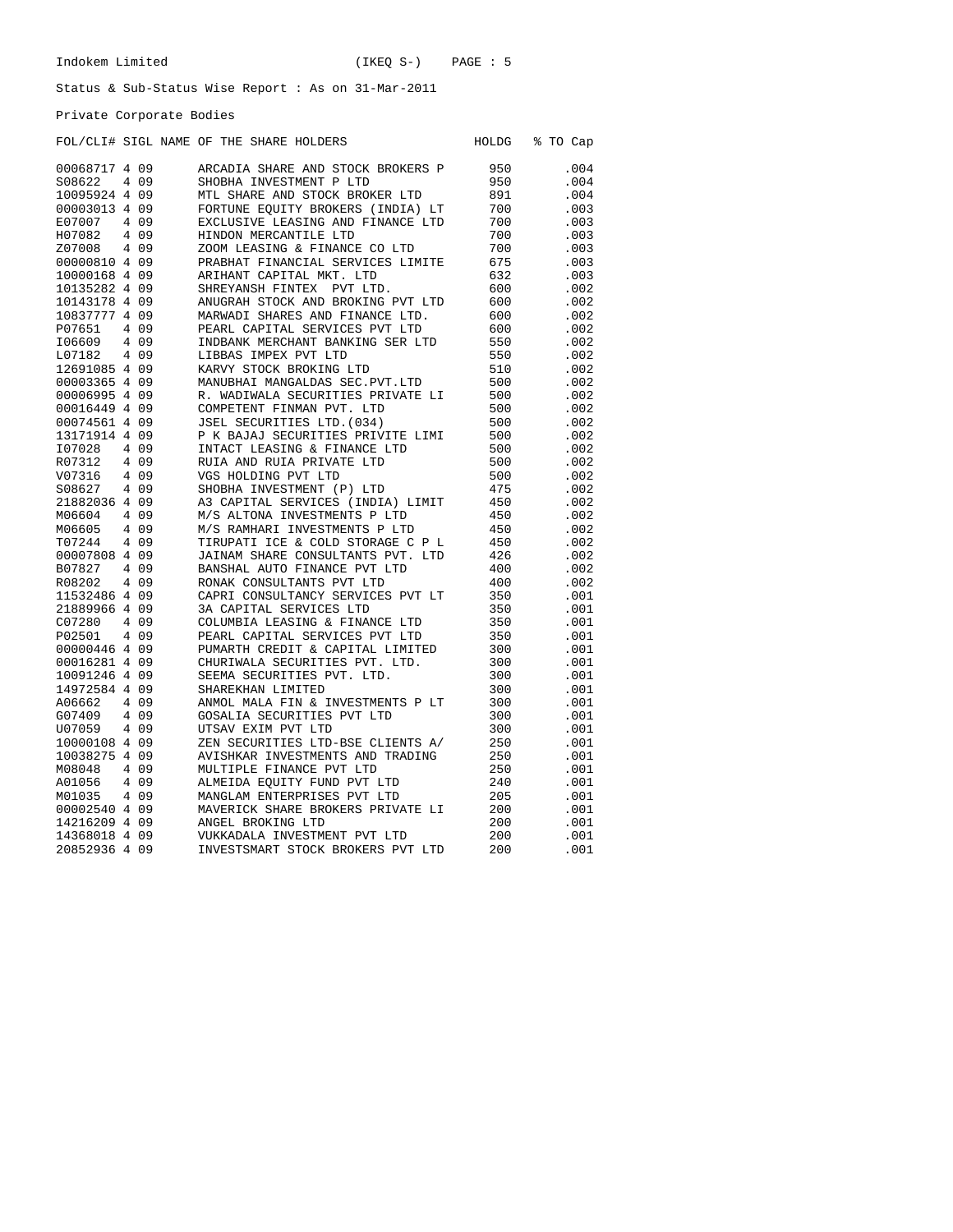Private Corporate Bodies

|               |                |       | FOL/CLI# SIGL NAME OF THE SHARE HOLDERS | HOLDG | % TO Cap |
|---------------|----------------|-------|-----------------------------------------|-------|----------|
| 26511923 4 09 |                |       | <b>DWAR SOFTWARE LTD</b>                | 200   | .001     |
| A07578        | 4              | 09    | AREBEE SHIPPING CO P LTD                | 200   | .001     |
| P07790        | 4              | 09    | P H FINANCIAL & INVST CONS P LTD        | 200   | .001     |
| 00023115 4 09 |                |       | BMA WEALTH CREATORS PVT. LTD            | 159   | .001     |
| 10288335 4    |                | 09    | VIVAN INVESTMENTS PVT LTD               | 150   | .001     |
| 10303275 4    |                | 09    | MASTER CAPITAL SERVICES LTD             | 150   | .001     |
| D03020        | 4              | 09    | P N BERRY INVESTMENTS PVT LTD           | 150   | .001     |
| D03307        |                | 4 0 9 | DEEPAUL TRADING&INVESTMENTS (P) L       | 150   | .001     |
| D03318        | 4              | -09   | DELHI FINANCIERS PVT LTD                | 150   | .001     |
| J03599        | 4              | 09    | JAYPLYWOOD INDUSTRIES P LTD             | 150   | .001     |
| L03357        | 4              | 09    | LONE STAR HOLDINGS PVT LTD              | 150   | .001     |
| M04694        |                | 4 0 9 | MONEYTECH RESOURCES MGMNT (P) LTD       | 150   | .001     |
| N03137        | 4              | 09    | NAKUL TRADING&INVESTMENTS PVT.LTD       | 150   | .001     |
| S09051        | 4              | 09    | SHRI SANT JALARAM SAVING AND CO         | 150   | .001     |
| V03916        |                | 4 0 9 | VINSUM CONSULTANTS PVT.LTD              | 150   | .001     |
| 24552982 4 09 |                |       | ISHITA COTTON IND LTD                   | 140   | .001     |
| 00000107 4 09 |                |       | NETWORTH STOCK BROKING LTD              | 113   | .000     |
| 00001139 4 09 |                |       | ITI FINANCIAL SERVICES LIMITED          | 100   | .000     |
| 00002644 4 09 |                |       | PRAGYA SECURITIES PVT.LTD. - F &        | 100   | .000     |
| 10001364 4 09 |                |       | JHAVERI SECURITIES LIMITED              | 100   | .000     |
| 10001622 4 09 |                |       | MATALIA STOCK BROKING PVT LTD           | 100   | .000     |
| 10017937 4 09 |                |       | ADROIT FIN SER PVT LTD                  | 100   | .000     |
| 10018888 4 09 |                |       | GUINESS SECURITIES LIMITED              | 100   | .000     |
| 10041471 4 09 |                |       | ABHIPRA CAPITAL LTD                     | 100   | .000     |
| 10329730 4 09 |                |       | KHEMLANI EXPORTS PVT LTD                | 100   | .000     |
| 10517703 4 09 |                |       | PATANGI TRADE AND HOLDINGS PVT.LT       | 100   | .000     |
| 11667689 4 09 |                |       | KARVY STOCK BROKING LIMITED-DS NA       | 100   | .000     |
| 14694845 4    |                | 09    | RONAK CONSULTANTS PRIVATE LIMITED       | 100   | .000     |
| 15132052 4    |                | 09    | GLOBAL EMERGING MARKETS INDIA LTD       | 100   | .000     |
| 40430556 4 09 |                |       | SIBU LAL AGARWAL                        | 100   | .000     |
| A07579        |                | 4 0 9 | AREBEE SHIPPING CO PVT LTD              | 100   | .000     |
| A07580        |                | 4 0 9 | AREBEE SHIPPING CO PVT LTD              | 100   | .000     |
| A07581        |                | 4 0 9 | AREBEE SHIPPING CO PVT LTD              | 100   | .000     |
| A07582        |                | 4 0 9 | AREBEE SHIPPING CO PVT LTD              | 100   | .000     |
| A08259        | 4              | 09    | AURANGABAD OIL EXTRACTION CO PVT        | 100   | .000     |
| A08290        | 4              | 09    | ADD VALUE FINANCIAL SERVICES P LT       | 100   | .000     |
| B03402        |                | 4 0 9 | BENGAL & ASSAM COMPANY LIMITED          | 100   | .000     |
| D07153        | 4              | 09    | DIVAKAR INVESTMENT PVT LTD              | 100   | .000     |
| E07069        | 4              | 09    | EXCLUSIVE SECURITIES LTD                | 100   | .000     |
| G03564        |                | 4 0 9 | GUJARAT SAVING UNIT PVT LTD             | 100   | .000     |
| G07370        | 4              | 09    | GINNI FINVEST PVT LTD                   | 100   | .000     |
| G07445        | $\overline{4}$ | 09    | GLENMARK PHARMACEUTICALS LTD            | 100   | .000     |
| I07072        | 4              | 09    | IKON VISIONS PVT LTD                    | 100   | .000     |
| K00991        | $\overline{4}$ | 09    | KAMALJYOT INVESTMENS LTD                | 100   | .000     |
| L07104        | 4              | 09    | L N KHETAN INVESTMENT PVT LTD           | 100   | .000     |
| M04550        | 4              | 09    | MITTAL COMMERCIALS P LTD                | 100   | .000     |
| N03523        | 4              | 09    | NAV BHARAT VANIJYA LIMITED              | 100   | .000     |
| 003074        |                | 4 0 9 | ORLON EXPORTS PVT.LTD.                  | 100   | .000     |
| P07917        | 4              | 09    | PITON SECURITIES PVT LTD                | 100   | .000     |
| S01793        | 4              | 09    | SACCHA INVESTMENT & TRDG CO P LTD       | 100   | .000     |
| S08529        | 4              | 09    | SILVER ARROW INVEST PVT LTD             | 100   | .000     |
| V07754        | 4              | 09    | VASAVI FINANCIAL SERVICES LTD           | 100   | .000     |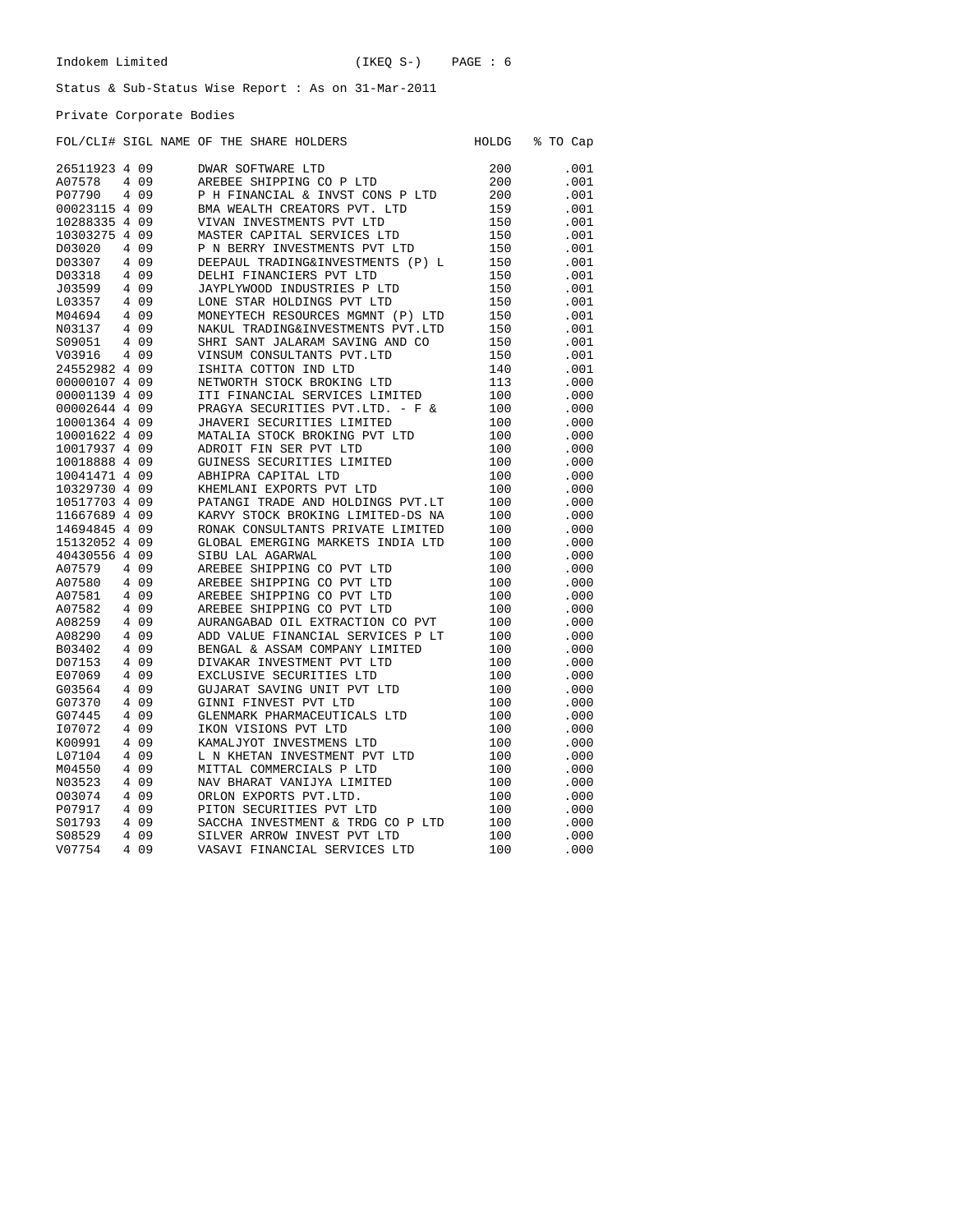Private Corporate Bodies

|                            |  | FOL/CLI# SIGL NAME OF THE SHARE HOLDERS                                                                                                                                                                                                                | HOLDG % TO Cap |
|----------------------------|--|--------------------------------------------------------------------------------------------------------------------------------------------------------------------------------------------------------------------------------------------------------|----------------|
| 51134553 4 09              |  | DATTANI CERAMICS PVT LTD<br>PRENOX COMMERCIAL LIMITED<br>97<br>DEVIDAYAL SALES PVT LTD<br>90<br>VMS CONSULTANTS PVT LTD<br>90<br>VORA FINSTOCK LIMITED<br>50<br>JSEL SECURITIES LTD (003)<br>SRI MAHALAKSHMI SHARES PRIVATE LT<br>50<br>IDEAL COMMERCE | .000           |
| R08237 4 09                |  |                                                                                                                                                                                                                                                        | .000           |
|                            |  |                                                                                                                                                                                                                                                        | .000           |
| D06622 4 09<br>V07035 4 09 |  |                                                                                                                                                                                                                                                        | .000           |
| 00000505 4 09              |  |                                                                                                                                                                                                                                                        | .000           |
| 00074327 4 09              |  |                                                                                                                                                                                                                                                        | .000           |
| 00283770 4 09              |  |                                                                                                                                                                                                                                                        | .000           |
| 11598383 4 09              |  |                                                                                                                                                                                                                                                        | .000           |
| 30762744 4 09              |  |                                                                                                                                                                                                                                                        | .000           |
|                            |  |                                                                                                                                                                                                                                                        | .000           |
|                            |  |                                                                                                                                                                                                                                                        | .000           |
|                            |  |                                                                                                                                                                                                                                                        | .000           |
|                            |  | 30762744 4 09 A3 CAPITAL SERVICES (INDIA, ELITERRE CONTRACTOR AND INDIA PRIVATE LTD 50<br>A04268 4 09 ARUNESH TRADING&INVESTMENTS (P) L 50<br>A04645 4 09 ASHWIN TRADING&INVESTMENTS (P) LT 50<br>A07322 4 09 AIRLINKS CARGO PVT LT                    | .000           |
|                            |  |                                                                                                                                                                                                                                                        | .000           |
|                            |  |                                                                                                                                                                                                                                                        | .000           |
|                            |  |                                                                                                                                                                                                                                                        | .000           |
|                            |  |                                                                                                                                                                                                                                                        | .000           |
|                            |  | 107043  4  09  INDBANK MERCHANT BANKING SER LTD 50<br>J03682  4  09  JHOTA FINACE & LEASING CO LTD 50<br>KO7726  4  09  KANIKA INVESTMENT LIMITED 50                                                                                                   | .000           |
|                            |  |                                                                                                                                                                                                                                                        | .000           |
|                            |  |                                                                                                                                                                                                                                                        | .000           |
| L03007 4 09                |  | L N KHETAN INVESTMENT P LTD 50<br>MJC INVESTMENTS PVT LTD 50<br>NAVRATNA INVESTMENTS P LTD 50<br>PROMISSING INVST & TRDG CO LTD 50<br>SURYANNGRE FIN LEASE LTD 50<br>SURYANGRE TENE CO LTD 50<br>SURYANGRE TENE CO LTD 50<br>SURYANGRE LTD 5           | .000           |
| M07614 4 09 M/S            |  |                                                                                                                                                                                                                                                        | .000           |
| N00696 4 09<br>P08089 4 09 |  |                                                                                                                                                                                                                                                        | .000           |
|                            |  |                                                                                                                                                                                                                                                        | .000           |
|                            |  |                                                                                                                                                                                                                                                        | .000           |
|                            |  |                                                                                                                                                                                                                                                        | .000           |
|                            |  |                                                                                                                                                                                                                                                        | .000           |
|                            |  | 1008763 4 09 SURYANAGRI FIN LEASE LTD 50<br>S09024 4 09 SSL FINANCIAL SERVICES LTD 50<br>S09192 4 09 SKIM INVESTMENTS AND LEASING P LT 50<br>S09341 4 09 SANTOSH SECURITIES LTD 50<br>S09500 4 09 SUGAL & DAMANI SH & ST BROKERS LT 50                 | .000           |
|                            |  |                                                                                                                                                                                                                                                        | .000           |
|                            |  |                                                                                                                                                                                                                                                        |                |
|                            |  |                                                                                                                                                                                                                                                        |                |
|                            |  |                                                                                                                                                                                                                                                        |                |
|                            |  |                                                                                                                                                                                                                                                        |                |
|                            |  |                                                                                                                                                                                                                                                        |                |
|                            |  |                                                                                                                                                                                                                                                        |                |
|                            |  |                                                                                                                                                                                                                                                        |                |
|                            |  |                                                                                                                                                                                                                                                        |                |
|                            |  |                                                                                                                                                                                                                                                        |                |
|                            |  |                                                                                                                                                                                                                                                        |                |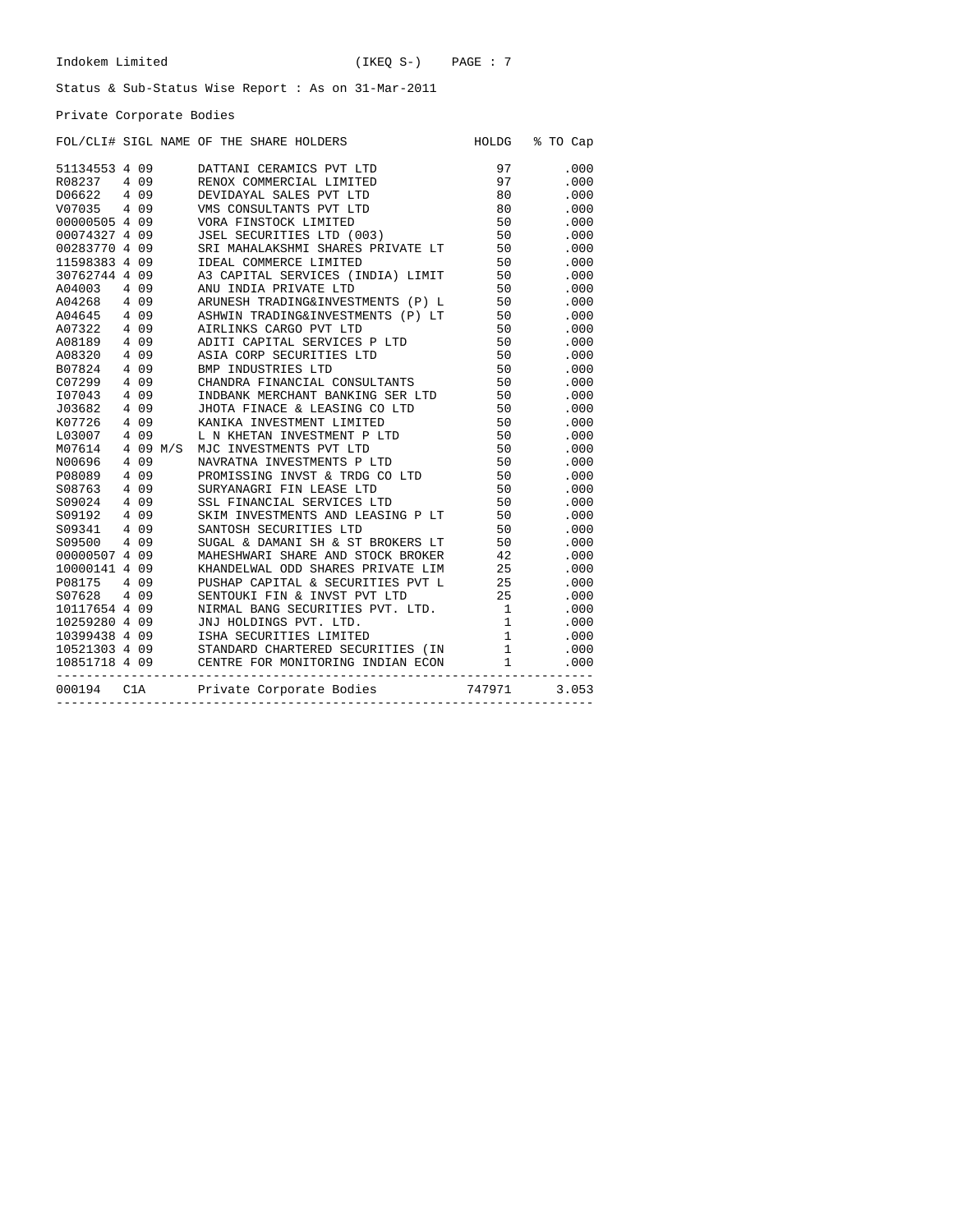Nri / OCB

|  |  | FOL/CLI# SIGL NAME OF THE SHARE HOLDERS                           |         | HOLDG % TO Cap                                                                                                                                                                                                                          |
|--|--|-------------------------------------------------------------------|---------|-----------------------------------------------------------------------------------------------------------------------------------------------------------------------------------------------------------------------------------------|
|  |  | 10637272 2 01 JAWAHAR HIMATLAL KHANDHAR 6328                      |         | .026                                                                                                                                                                                                                                    |
|  |  | 50176812 2 01 PARATHODY RAJAN                                     | 1309    | .005                                                                                                                                                                                                                                    |
|  |  |                                                                   | 1300    | .005                                                                                                                                                                                                                                    |
|  |  | 54593908 2 01 MADHAVI SURENDRA SHAH<br>V00685 2 01 VARSHA DHINGRA | 1200    | .005                                                                                                                                                                                                                                    |
|  |  | 19517917 2 02 PRARTHNA D JHAM                                     | 1000    | .004                                                                                                                                                                                                                                    |
|  |  | G00298 2 01 GHANASHYAM ATMARAM SOMAN                              | 800     | .003                                                                                                                                                                                                                                    |
|  |  | 11510977 2 02 ANIL KRISHEN MEHTA                                  | 570     | .002                                                                                                                                                                                                                                    |
|  |  | S08565 201 SURYA PRAKASH SRIVASTVA                                | 500     | .002                                                                                                                                                                                                                                    |
|  |  | 10612531 2 02 NEVILLE KAPADIA                                     | 300 000 | .001                                                                                                                                                                                                                                    |
|  |  | P01186 2 01 MR P KOSHY PHILIP                                     |         | .001<br>300 000                                                                                                                                                                                                                         |
|  |  | R07974 2 01 RAGHUNATHAN R                                         |         | .001<br>250 31                                                                                                                                                                                                                          |
|  |  | 18607330 2 01 HARUN HABIB GIGANI                                  | 200 000 | .001                                                                                                                                                                                                                                    |
|  |  |                                                                   | 100 000 | .000                                                                                                                                                                                                                                    |
|  |  |                                                                   | 100 000 | .000                                                                                                                                                                                                                                    |
|  |  | 11762110 2 02 RAM NARAYAN CHAKRABORTY                             | 100     | .000                                                                                                                                                                                                                                    |
|  |  | A07661 2 01 ASHOK PATIL                                           | 100     | .000                                                                                                                                                                                                                                    |
|  |  | 01086690 2 01 VINODRAI NARANDAS LAKHANI                           | 99      | .000                                                                                                                                                                                                                                    |
|  |  | 11676369 2 01 KANISHKA KRISHNA SURANA                             | 59      | .000                                                                                                                                                                                                                                    |
|  |  | 00097161 2 01 SUSHIL KUMAR KAPOOR                                 | 50      | .000                                                                                                                                                                                                                                    |
|  |  |                                                                   |         | 50 — 10<br>.000                                                                                                                                                                                                                         |
|  |  | A04565 2 01 ASHOK PATIL                                           |         | 50 30 30 31 32 33 40 34 35 40 35 40 35 40 35 40 35 40 35 40 35 40 35 40 35 40 35 40 35 40 35 40 35 40 35 40 35 40 35 40 35 40 35 40 35 40 35 40 35 40 35 40 35 40 35 40 35 40 35 40 35 40 35 40 35 40 35 40 35 40 35 40 35 40 3<br>.000 |
|  |  | R07985 2 01 RAGHUNATHAN R                                         |         | 50 70 70 71<br>.000                                                                                                                                                                                                                     |
|  |  | 43155587 2 02 SHILPA SHAH                                         |         | 25 — 25<br>.000                                                                                                                                                                                                                         |
|  |  | B00421 2 01 MRS BETTY SALDANHA                                    |         | 25<br>.000                                                                                                                                                                                                                              |
|  |  | N00196 2 01 MR  NARENDRA JAGANNATH GANGAL                         | 25      | .000                                                                                                                                                                                                                                    |
|  |  | R00105 2 01 MR RICHARD BLAISE SALDANHA                            | 25      | .000                                                                                                                                                                                                                                    |
|  |  | 10117804  2  01   MEENA   SURANA                                  | 19      | .000                                                                                                                                                                                                                                    |
|  |  | 000027 C3A Nri / OCB 14934 .061                                   |         |                                                                                                                                                                                                                                         |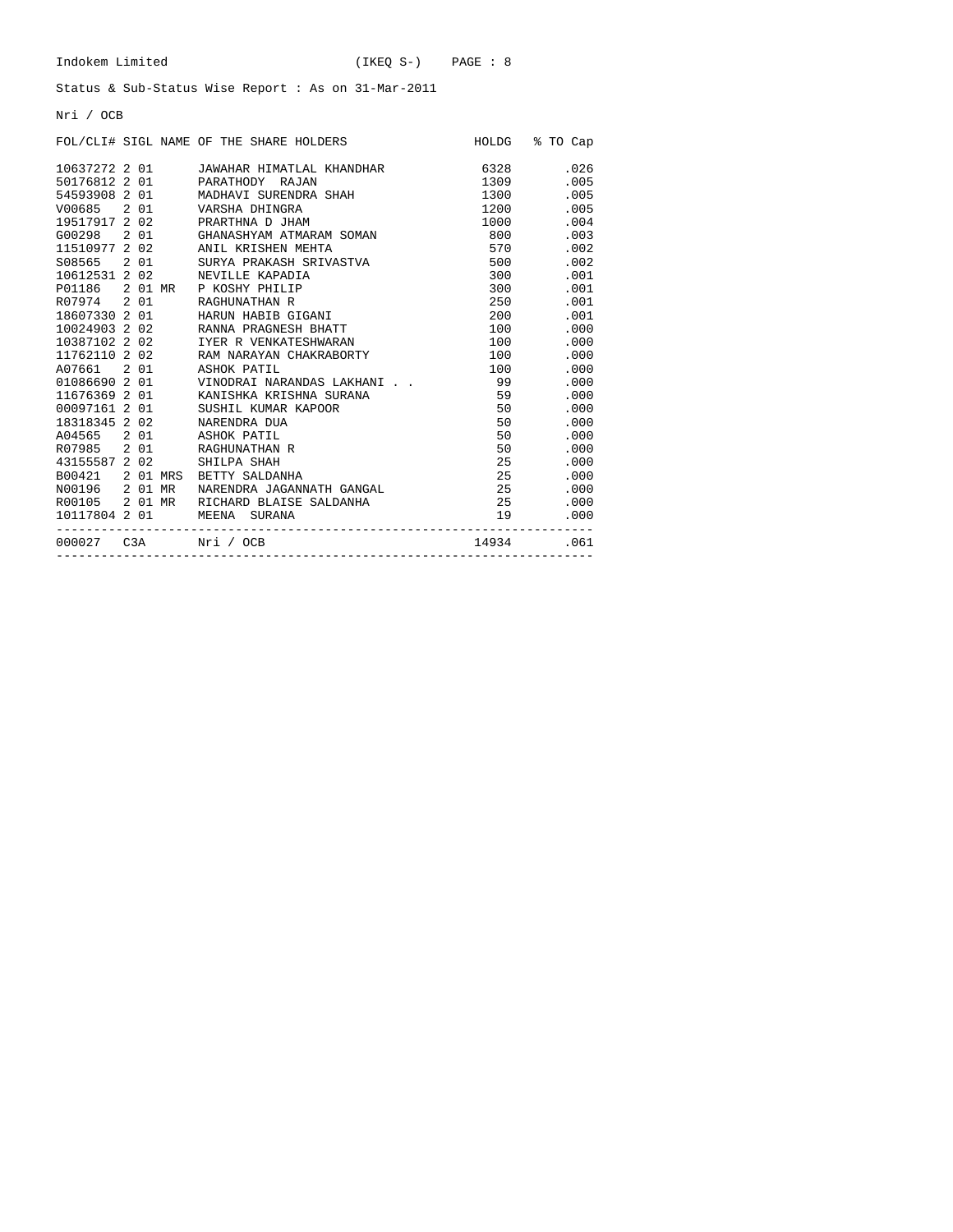| Indokem Limited  |               |                                                       | $(IKEO S-)$ $PAGE : 9$ |       |          |
|------------------|---------------|-------------------------------------------------------|------------------------|-------|----------|
|                  |               | Status & Sub-Status Wise Report : As on $31-Mar-2011$ |                        |       |          |
| Clearing Members |               |                                                       |                        |       |          |
|                  |               | FOL/CLI# SIGL NAME OF THE SHARE HOLDERS               |                        | HOLDG | % TO Cap |
|                  | 10000013 4 25 | INDIA INFOLINE LIMITED                                |                        |       | .000     |
| 000001           | C5A           | Clearing Members                                      |                        | 2     | .000     |
|                  |               |                                                       |                        |       |          |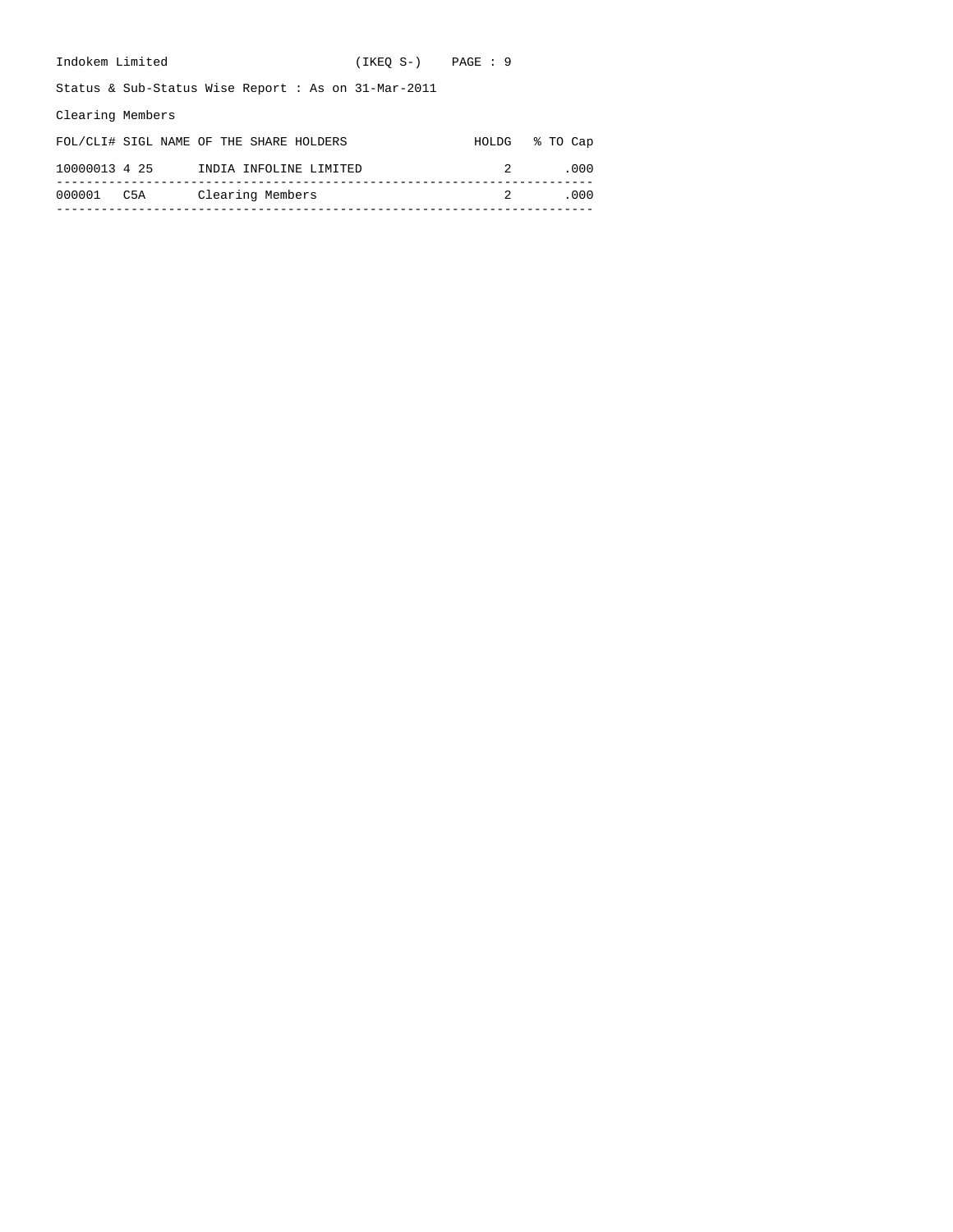| Indokem Limited                                     |                                                                                         | $(IKEO S-)$ PAGE : 10 |  |                        |  |  |  |  |  |
|-----------------------------------------------------|-----------------------------------------------------------------------------------------|-----------------------|--|------------------------|--|--|--|--|--|
| Status & Sub-Status Wise Report : As on 31-Mar-2011 |                                                                                         |                       |  |                        |  |  |  |  |  |
|                                                     | List of Holders holding 01.000% & above                                                 |                       |  |                        |  |  |  |  |  |
|                                                     | FOL/CLI# NAME OF THE SHARE HOLDER HOLDG                                                 |                       |  | % Cap Category         |  |  |  |  |  |
| 10002938                                            | MAYUR MANGALDAS KOTHARI 407769                                                          |                       |  | 1.665 Indian Public    |  |  |  |  |  |
| 11708186                                            | 390790 1.595 Indian Public<br>S SATHYA                                                  |                       |  |                        |  |  |  |  |  |
| 22421155                                            | KHATAU LEASING AND FINANCE COMPAN 3567085 14.561 Indian Promoter                        |                       |  |                        |  |  |  |  |  |
| 20709682                                            | PRIYAMVADA HOLDINGS LIMITED 3059781 12.490 Indian Promoter                              |                       |  |                        |  |  |  |  |  |
| 22420040                                            | VINDHYAPRIYA HOLDINGS PRIVATE LIM 2994588 12.224 Indian Promoter                        |                       |  |                        |  |  |  |  |  |
| 10709682                                            | PRIYAMVADA HOLDINGS LIMITED 2300000 9.389 Indian Promoter                               |                       |  |                        |  |  |  |  |  |
| 22420058                                            | PRIYANILGIRI HOLDINGS PRIVATE LIM 1051971 4.294 Indian Promoter                         |                       |  |                        |  |  |  |  |  |
| 10709682                                            | PRIYAMVADA HOLDINGS LIMITED 1000000 4.082 Indian Promoter                               |                       |  |                        |  |  |  |  |  |
| 18997749                                            | KHATAU CAPACITORS PRIVATE LIMITED 963584                                                |                       |  | 3.933 Indian Promoter  |  |  |  |  |  |
| 22421147                                            | KHATAU HOLDINGS AND TRADING COMPA 847705                                                |                       |  | 3.460 Indian Promoter  |  |  |  |  |  |
| 12420040                                            | VINDHYAPRIYA HOLDINGS PRIVATE LIM 300000                                                |                       |  | 1.225 Indian Promoter  |  |  |  |  |  |
|                                                     | 12421155 KHATAU LEASING AND FINANCE COMPAN 264030                                       |                       |  | 1.078 Indian Promoter  |  |  |  |  |  |
|                                                     | 00244055 EMERALD CAPITAL SERVICES PVT 388920                                            |                       |  | 1.588 Pvt Corpt Bodies |  |  |  |  |  |
|                                                     | 000013 [ 01.000% ] & above holders 17536223 71.584<br>_________________________________ |                       |  |                        |  |  |  |  |  |
|                                                     |                                                                                         |                       |  |                        |  |  |  |  |  |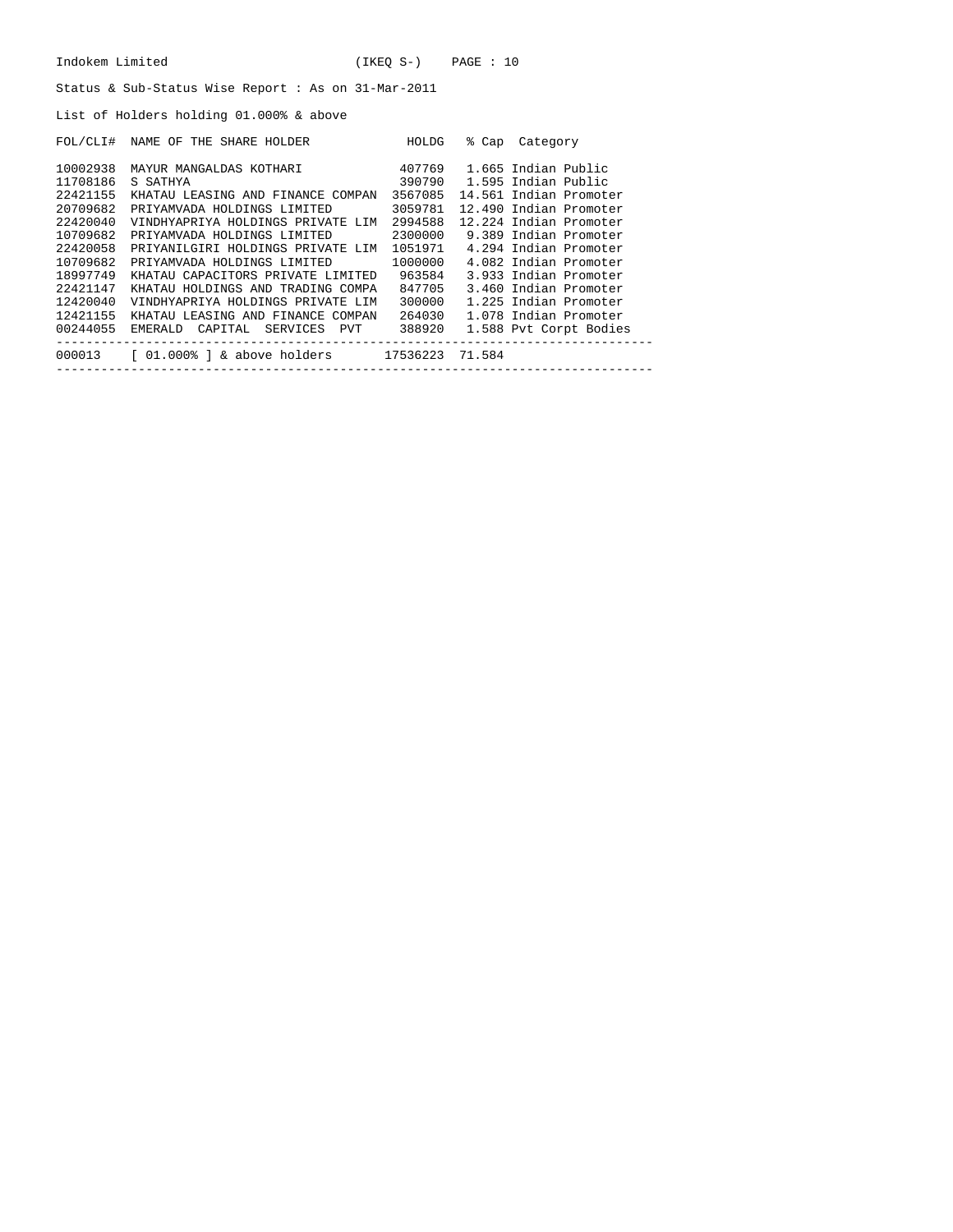HOLDG % TO Cap

#### Status & Sub-Status Wise Report : As on 31-Mar-2011

List of Top (100) Holders (General)

| FOL/CLI# SIGL NAME OF THE SHARE HOLDERS |  |  |  |  |  |  |
|-----------------------------------------|--|--|--|--|--|--|
|-----------------------------------------|--|--|--|--|--|--|

| 22421155 4 05 |       | KHATAU LEASING AND FINANCE COMPAN | 3567085 | 14.561 |
|---------------|-------|-----------------------------------|---------|--------|
| 20709682 4 05 |       | PRIYAMVADA HOLDINGS LIMITED       | 3059781 | 12.490 |
| 22420040 4 05 |       | VINDHYAPRIYA HOLDINGS PRIVATE LIM | 2994588 | 12.224 |
| 10709682 4 05 |       | PRIYAMVADA HOLDINGS LIMITED       | 2300000 | 9.389  |
| 22420058 4 05 |       | PRIYANILGIRI HOLDINGS PRIVATE LIM | 1051971 | 4.294  |
| 10709682 4 05 |       | PRIYAMVADA HOLDINGS LIMITED       | 1000000 | 4.082  |
| 18997749 4 05 |       | KHATAU CAPACITORS PRIVATE LIMITED | 963584  | 3.933  |
| 22421147 4 05 |       | KHATAU HOLDINGS AND TRADING COMPA | 847705  | 3.460  |
| 10002938 1 00 |       | MAYUR MANGALDAS KOTHARI           | 407769  | 1.665  |
| 11708186 1 00 |       | S SATHYA                          | 390790  | 1.595  |
| 00244055 4 09 |       | EMERALD CAPITAL SERVICES PVT      | 388920  | 1.588  |
| 12420040 4 05 |       | VINDHYAPRIYA HOLDINGS PRIVATE LIM | 300000  | 1.225  |
| 12421155 4 05 |       | KHATAU LEASING AND FINANCE COMPAN | 264030  | 1.078  |
| 12421632 4 05 |       | MKK HOLDINGS PRIVATE LIMITED      | 200000  | .816   |
| 00422128 1 00 |       | SALOMI SUSHIL SHAH                | 125000  | .510   |
| 22421632 4 05 |       | MKK HOLDINGS PRIVATE LIMITED      | 97809   | .399   |
| 20205552 1 00 |       | LEELABAI KISHORE KHATAU           | 80883   | .330   |
| 12155547 1 00 |       | S SANGEETHA                       | 75304   | .307   |
| 10001816 1 00 |       | SHARAD KANAYALAL SHAH             | 75000   | .306   |
| 20256690 1 01 |       | MAHENDRA KISHORE KHATAU           | 63834   | .261   |
| 00000294 1 00 |       | YOGESH L. BHATIA                  | 60200   | .246   |
| 22421164 4 09 |       | ASHA MARINE PRODUCTS PRIVATE LIMI | 52700   | .215   |
| 13053597 1 00 |       | SANTOSH MURARILAL GUPTA           | 46828   | .191   |
| 00004322 1 00 |       | ARUN KUMAR SANCHETI (HUF).        | 45194   | .184   |
| 13052651 1 00 |       | MURARILAL HARIRAM GUPTA           | 43483   | .178   |
| 10739223 1 00 |       | BHARAT JAMNADAS DATTANI (HUF)     | 36036   | .147   |
| 22594992 1 00 |       | ANIL KISHORE KHATAU               | 33869   | .138   |
| 00017467 1 00 |       | MURARILAL HARIRAM GUPTA           | 32750   | .134   |
| N07734        | 1 0 0 | NANJI JIVRAJ KARANI               | 30200   | .123   |
| 52580270 4 09 |       | BJD SECURITIES PRIVATE LTD        | 29901   | .122   |
| R08485        | 1 00  | RATANSEY MULJI                    | 26250   | .107   |
| 22595016 1 01 |       | MAHENDRA KISHORE KHATAU           | 25043   | .102   |
| S08703        | 409   | SURYANAGRI FIN LEASE LTD          | 23800   | .097   |
| 14972550 4 09 |       | SHAREKHAN LIMITED                 | 20300   | .083   |
| 10240969 1 00 |       | PHATU NIHALANI                    | 20000   | .082   |
| 20230906 1 00 |       | NALIN PURSHOTTAM POOJARA          | 19995   | .082   |
| 11373036 4 09 |       | JRD SECURITIES PVT LTD            | 19000   | .078   |
| 10003024 1 00 |       | NEELAM GUPTA                      | 17000   | .069   |
| 00001627 1 00 |       | BIMAL KUMAR JALAN                 | 16701   | .068   |
| 54242016 1 00 |       | SARITA ARVIND SANCHETI            | 16451   | .067   |
| T07185        | 4 1 2 | 20TH CENTURY FIN COR LTD PRIN TRU | 15850   | .065   |
| 00107594 1 00 |       | BHAGWATIDEVI PRABHASHANKAR MAROO  | 15401   | .063   |
| 00000179 1 00 |       | SAURABH VAKIL                     | 15000   | .061   |
| 40966312 1 00 |       | NEHAL KAPADIYA                    | 15000   | .061   |
| G07326        | 4 0 9 | GAME KING PRIVATE LIMITED         | 14850   | .061   |
| 10973423 1 00 |       | SANGITA JAYESH DOSHI              | 13650   | .056   |
| 11284186 4 09 |       | PRABHANJAN MULTITRADE PRIVATE LIM | 13600   | .056   |
| 00190545 1 00 |       | ICHRAJ DEVI DUDHORIA              | 13407   | .055   |
| 15379615 1 00 |       | GIRISHCHANDRA BALKRISHAN PURI     | 13081   | .053   |
| 20216901 1 00 |       | NEOMY ANIL KHATAU                 | 12500   | .051   |
| 00127770 1 00 |       | SARLABEN KISHORILAL BHANSALI      | 12395   | .051   |
| P08020        | 1 0 0 | PARADEVI L CHAURASIA              | 12250   | .050   |
|               |       |                                   |         |        |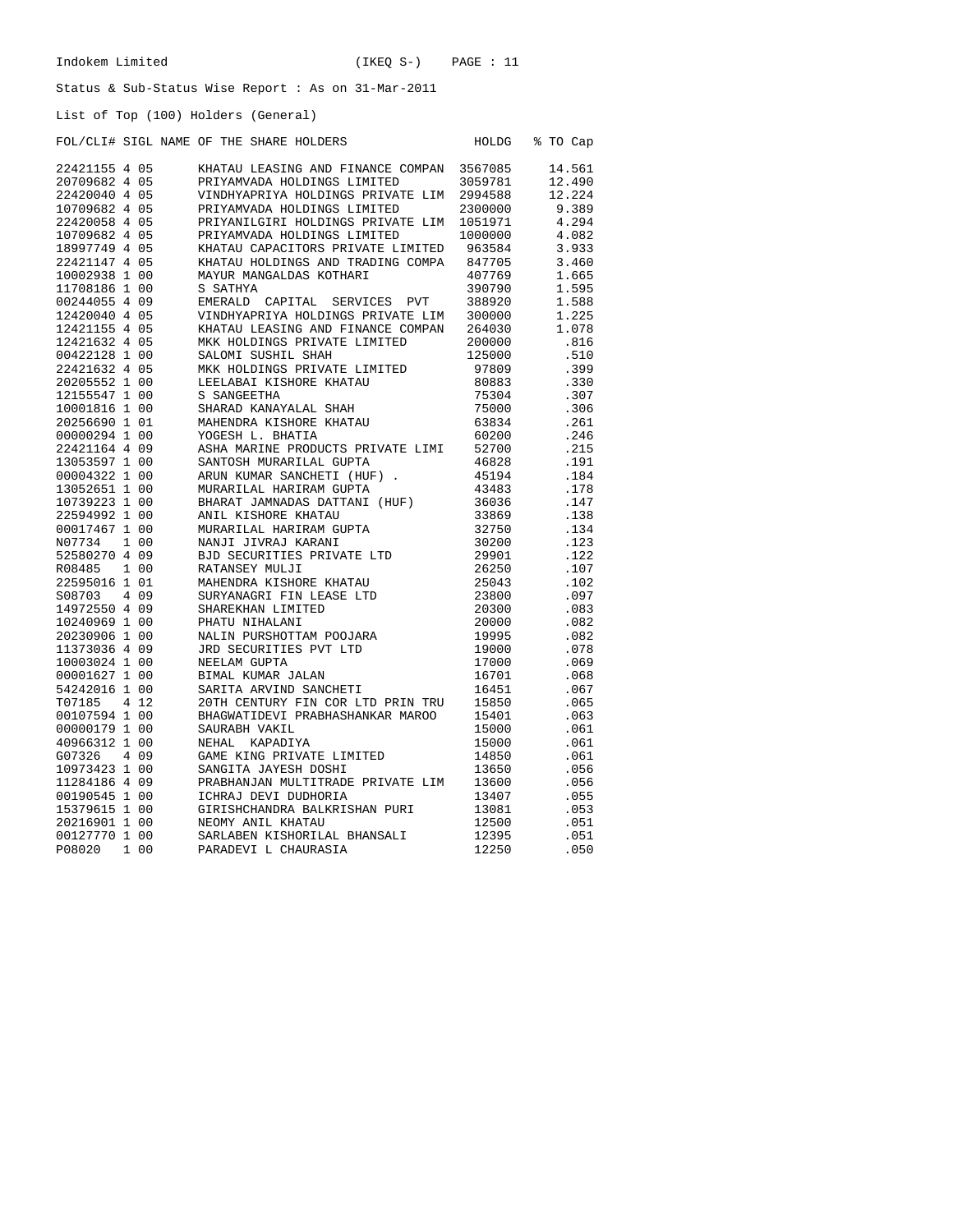List of Top (100) Holders (General)

|        |  |                                                                                                                                                                                                                                                                                           |                | HOLDG % TO Cap   |
|--------|--|-------------------------------------------------------------------------------------------------------------------------------------------------------------------------------------------------------------------------------------------------------------------------------------------|----------------|------------------|
|        |  |                                                                                                                                                                                                                                                                                           |                | .048             |
|        |  |                                                                                                                                                                                                                                                                                           | 11827<br>11710 |                  |
|        |  |                                                                                                                                                                                                                                                                                           |                | .048             |
|        |  |                                                                                                                                                                                                                                                                                           |                | .044             |
|        |  |                                                                                                                                                                                                                                                                                           |                | .044             |
|        |  |                                                                                                                                                                                                                                                                                           |                | .044             |
|        |  |                                                                                                                                                                                                                                                                                           |                | .044             |
|        |  |                                                                                                                                                                                                                                                                                           |                | .043             |
|        |  |                                                                                                                                                                                                                                                                                           |                | .043             |
|        |  |                                                                                                                                                                                                                                                                                           |                | .042             |
|        |  |                                                                                                                                                                                                                                                                                           |                | .042             |
|        |  |                                                                                                                                                                                                                                                                                           |                | .041             |
|        |  |                                                                                                                                                                                                                                                                                           |                | .041             |
|        |  |                                                                                                                                                                                                                                                                                           |                | .041             |
|        |  |                                                                                                                                                                                                                                                                                           |                | .041             |
|        |  |                                                                                                                                                                                                                                                                                           |                | .041             |
|        |  |                                                                                                                                                                                                                                                                                           |                | .041             |
|        |  |                                                                                                                                                                                                                                                                                           |                | .041             |
|        |  |                                                                                                                                                                                                                                                                                           |                | .039             |
|        |  |                                                                                                                                                                                                                                                                                           |                | 039 .<br>039 .   |
|        |  |                                                                                                                                                                                                                                                                                           |                | .039             |
|        |  |                                                                                                                                                                                                                                                                                           |                |                  |
|        |  |                                                                                                                                                                                                                                                                                           |                | .039<br>037.     |
|        |  |                                                                                                                                                                                                                                                                                           |                | $.036$<br>$.036$ |
|        |  |                                                                                                                                                                                                                                                                                           |                |                  |
|        |  |                                                                                                                                                                                                                                                                                           |                | .036             |
|        |  |                                                                                                                                                                                                                                                                                           |                |                  |
|        |  |                                                                                                                                                                                                                                                                                           |                | 035.<br>035.     |
|        |  |                                                                                                                                                                                                                                                                                           |                | .034             |
|        |  |                                                                                                                                                                                                                                                                                           |                |                  |
|        |  |                                                                                                                                                                                                                                                                                           |                | .033<br>033.     |
|        |  |                                                                                                                                                                                                                                                                                           |                | .033             |
|        |  |                                                                                                                                                                                                                                                                                           |                | .030             |
|        |  |                                                                                                                                                                                                                                                                                           |                | .030             |
|        |  |                                                                                                                                                                                                                                                                                           |                | .030             |
|        |  |                                                                                                                                                                                                                                                                                           |                |                  |
|        |  |                                                                                                                                                                                                                                                                                           |                | .030             |
|        |  |                                                                                                                                                                                                                                                                                           |                | .029             |
|        |  |                                                                                                                                                                                                                                                                                           |                | 029.<br>029.     |
|        |  |                                                                                                                                                                                                                                                                                           |                |                  |
|        |  |                                                                                                                                                                                                                                                                                           |                | .029             |
|        |  |                                                                                                                                                                                                                                                                                           |                | .028<br>028.     |
|        |  |                                                                                                                                                                                                                                                                                           |                |                  |
|        |  |                                                                                                                                                                                                                                                                                           |                | .027             |
|        |  |                                                                                                                                                                                                                                                                                           |                | .027             |
|        |  |                                                                                                                                                                                                                                                                                           |                | .027             |
|        |  |                                                                                                                                                                                                                                                                                           |                | .027             |
|        |  |                                                                                                                                                                                                                                                                                           |                | .027             |
|        |  |                                                                                                                                                                                                                                                                                           |                | .026             |
|        |  |                                                                                                                                                                                                                                                                                           | 6318           | .026             |
| 000100 |  | POL/CLIP SIGN NAME OF THE SHARE MOLDERS<br>POL/CLIP SIGN NAME OF THE SHARE NOLDERS<br>19925779 1 000<br>1992579 1 000 NATES A ANTES ANTES ANTES 1992<br>1992655 1 000 NATES ANTES ANTES ANTES 1992<br>1992655 1 000 NATIVELY AND ALC SE<br>$Top (100) Holmes - (General) 19455744 79.420$ |                |                  |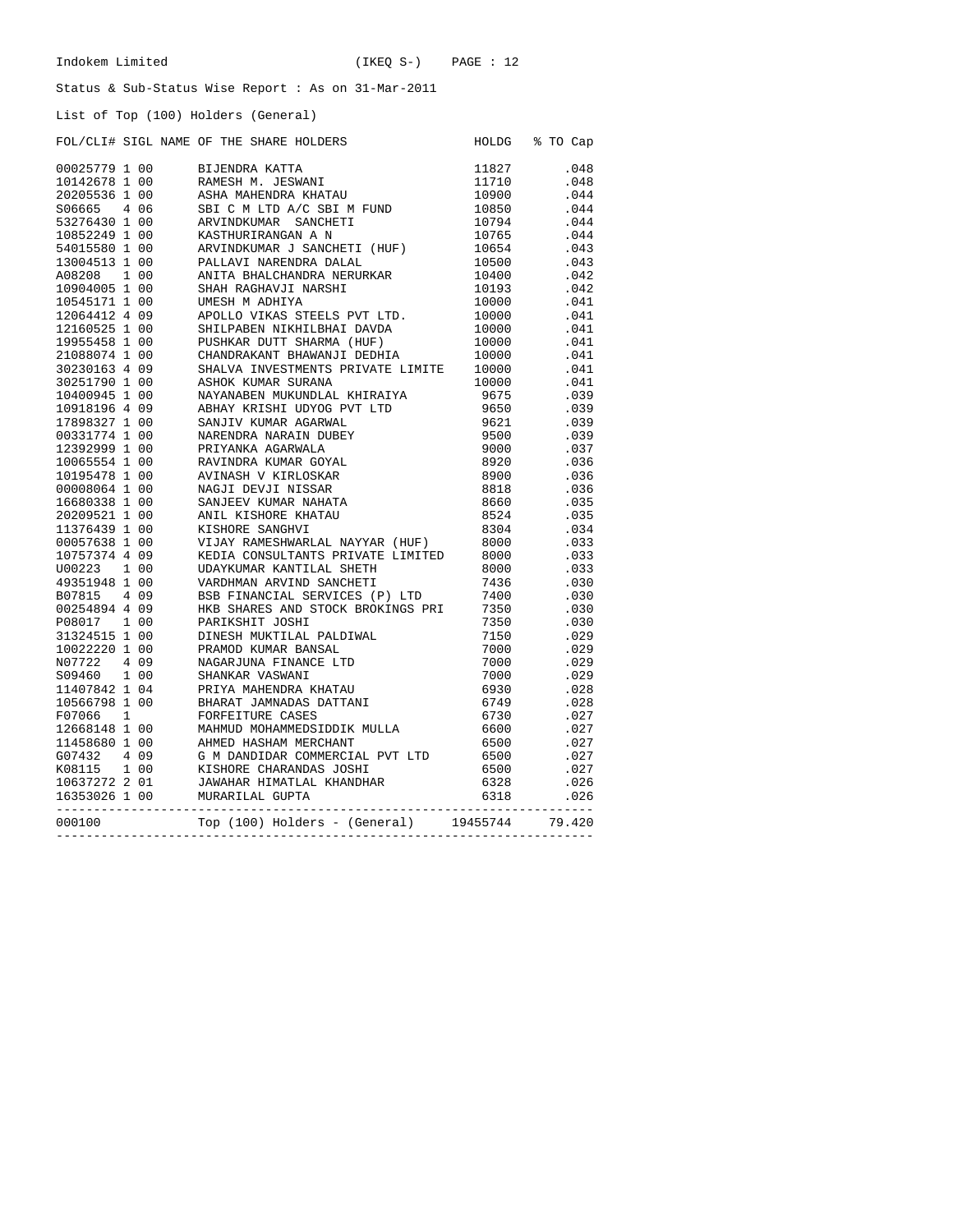HOLDG % TO Cap

#### Status & Sub-Status Wise Report : As on 31-Mar-2011

#### List of Top (50) Holders (Individual)

| FOL/CLI# SIGL NAME OF THE SHARE HOLDERS |  |  |  |  |
|-----------------------------------------|--|--|--|--|
|                                         |  |  |  |  |

|        |  |                                                                                                                                                                                                                                           | 407769 | 1.665        |
|--------|--|-------------------------------------------------------------------------------------------------------------------------------------------------------------------------------------------------------------------------------------------|--------|--------------|
|        |  |                                                                                                                                                                                                                                           |        | 1.595        |
|        |  |                                                                                                                                                                                                                                           |        | .510         |
|        |  |                                                                                                                                                                                                                                           |        | .330         |
|        |  |                                                                                                                                                                                                                                           |        | .307         |
|        |  |                                                                                                                                                                                                                                           |        | .306         |
|        |  |                                                                                                                                                                                                                                           |        | .246         |
|        |  |                                                                                                                                                                                                                                           |        | .191         |
|        |  |                                                                                                                                                                                                                                           |        | .184         |
|        |  |                                                                                                                                                                                                                                           |        | .178         |
|        |  |                                                                                                                                                                                                                                           |        | .147         |
|        |  |                                                                                                                                                                                                                                           |        | .138         |
|        |  |                                                                                                                                                                                                                                           |        | .134         |
|        |  |                                                                                                                                                                                                                                           |        | .123         |
|        |  |                                                                                                                                                                                                                                           |        | .107         |
|        |  |                                                                                                                                                                                                                                           |        |              |
|        |  |                                                                                                                                                                                                                                           |        | .082         |
|        |  |                                                                                                                                                                                                                                           |        | .082         |
|        |  |                                                                                                                                                                                                                                           |        | 069.<br>068. |
|        |  |                                                                                                                                                                                                                                           |        |              |
|        |  |                                                                                                                                                                                                                                           |        | .067         |
|        |  |                                                                                                                                                                                                                                           |        | .063         |
|        |  |                                                                                                                                                                                                                                           |        | .061         |
|        |  |                                                                                                                                                                                                                                           |        | .061         |
|        |  |                                                                                                                                                                                                                                           |        | .056         |
|        |  |                                                                                                                                                                                                                                           |        | .055         |
|        |  |                                                                                                                                                                                                                                           |        | .053         |
|        |  |                                                                                                                                                                                                                                           |        | .051         |
|        |  |                                                                                                                                                                                                                                           |        | .051         |
|        |  |                                                                                                                                                                                                                                           |        | .050         |
|        |  |                                                                                                                                                                                                                                           |        | .048         |
|        |  |                                                                                                                                                                                                                                           |        | .048         |
|        |  |                                                                                                                                                                                                                                           |        | .044         |
|        |  |                                                                                                                                                                                                                                           |        | .044         |
|        |  |                                                                                                                                                                                                                                           |        | .044         |
|        |  |                                                                                                                                                                                                                                           |        | .043         |
|        |  |                                                                                                                                                                                                                                           |        | .043         |
|        |  |                                                                                                                                                                                                                                           |        | .042         |
|        |  |                                                                                                                                                                                                                                           |        | .042         |
|        |  |                                                                                                                                                                                                                                           |        | .041         |
|        |  |                                                                                                                                                                                                                                           |        | .041         |
|        |  |                                                                                                                                                                                                                                           |        | .041         |
|        |  |                                                                                                                                                                                                                                           |        | .041         |
|        |  |                                                                                                                                                                                                                                           |        | .041         |
|        |  |                                                                                                                                                                                                                                           |        | .039         |
|        |  |                                                                                                                                                                                                                                           |        | .039         |
|        |  |                                                                                                                                                                                                                                           |        | .039         |
|        |  |                                                                                                                                                                                                                                           |        |              |
|        |  |                                                                                                                                                                                                                                           |        | .037         |
|        |  |                                                                                                                                                                                                                                           |        | .036         |
|        |  |                                                                                                                                                                                                                                           |        | .036         |
|        |  |                                                                                                                                                                                                                                           |        | .036         |
| 000050 |  |                                                                                                                                                                                                                                           |        | 7.897        |
|        |  | 10002938 1 00<br>10002938 1 00<br>06 MAYUR MARGALIAN KOTHARI 407769<br>06 36 MATEYA MARGALIAN KOTHARI 1171 1171 1250<br>06 36 MATEYA 118 SANDSETHA ISHU 1250<br>20205552 1 00 6 SANDSETHA MARGALIAN ENGLES (10000 12011)<br>100013414 1 1 |        |              |
|        |  |                                                                                                                                                                                                                                           |        |              |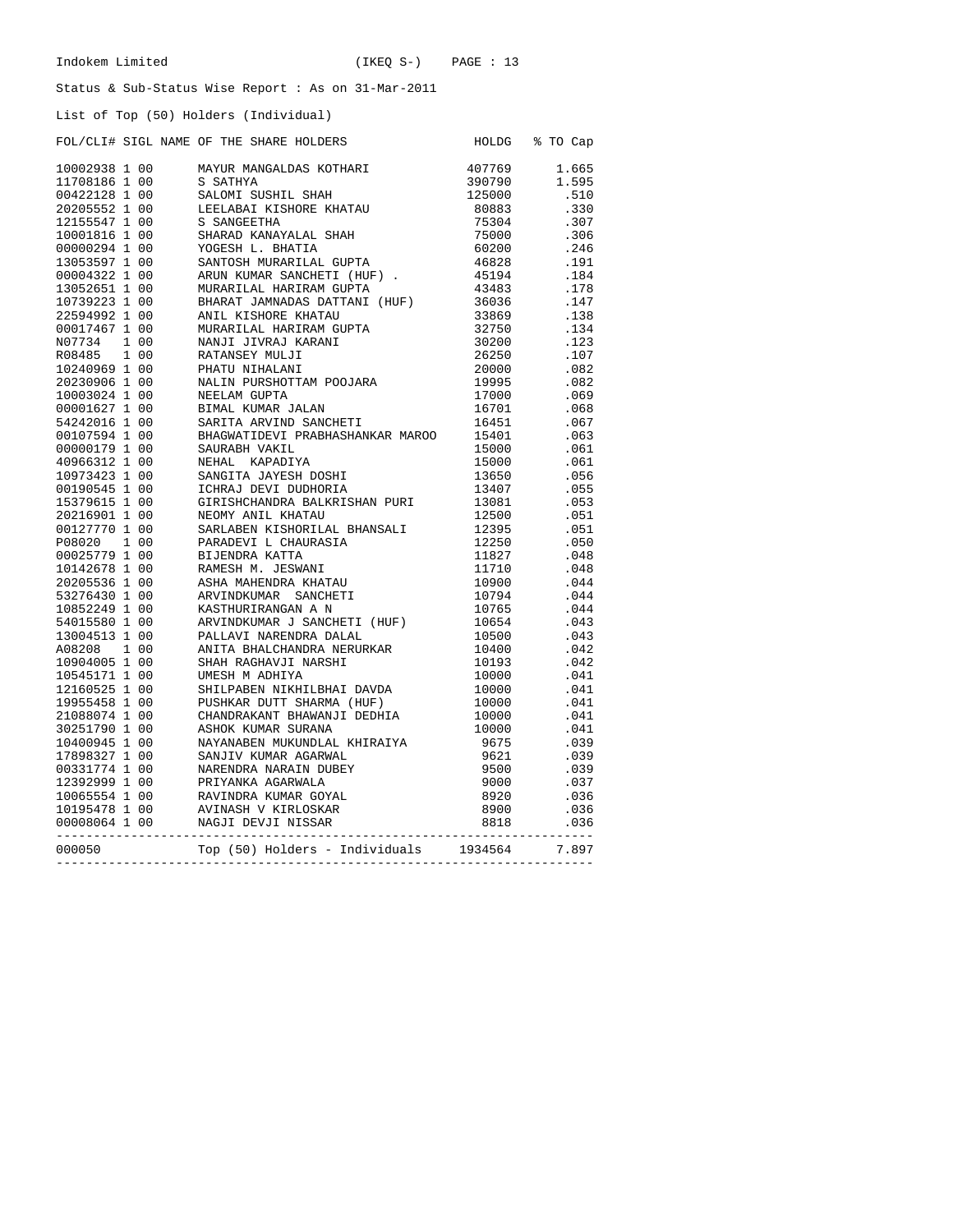| Indokem Limited |             |           |           |                                       |  | (IKEO S-) | PAGE : 1 |  |
|-----------------|-------------|-----------|-----------|---------------------------------------|--|-----------|----------|--|
|                 |             |           |           | Capital Structure: As on: 31-Mar-2011 |  |           |          |  |
| -Type           | $\sim 1000$ | Rec-Count | $\cdot$ : | Holding :                             |  | (3)       |          |  |
| $-CDSL$         |             | 1117      |           | 1276596                               |  | 5.211     |          |  |
| $-NSDL$         |             | 3352      |           | 19707452                              |  | 80.448    |          |  |
| $-$ PHY         |             | 22407     |           | 3513140                               |  | 14.341    |          |  |
| *Total          |             | 26876     |           | 24497188                              |  | 100.000   |          |  |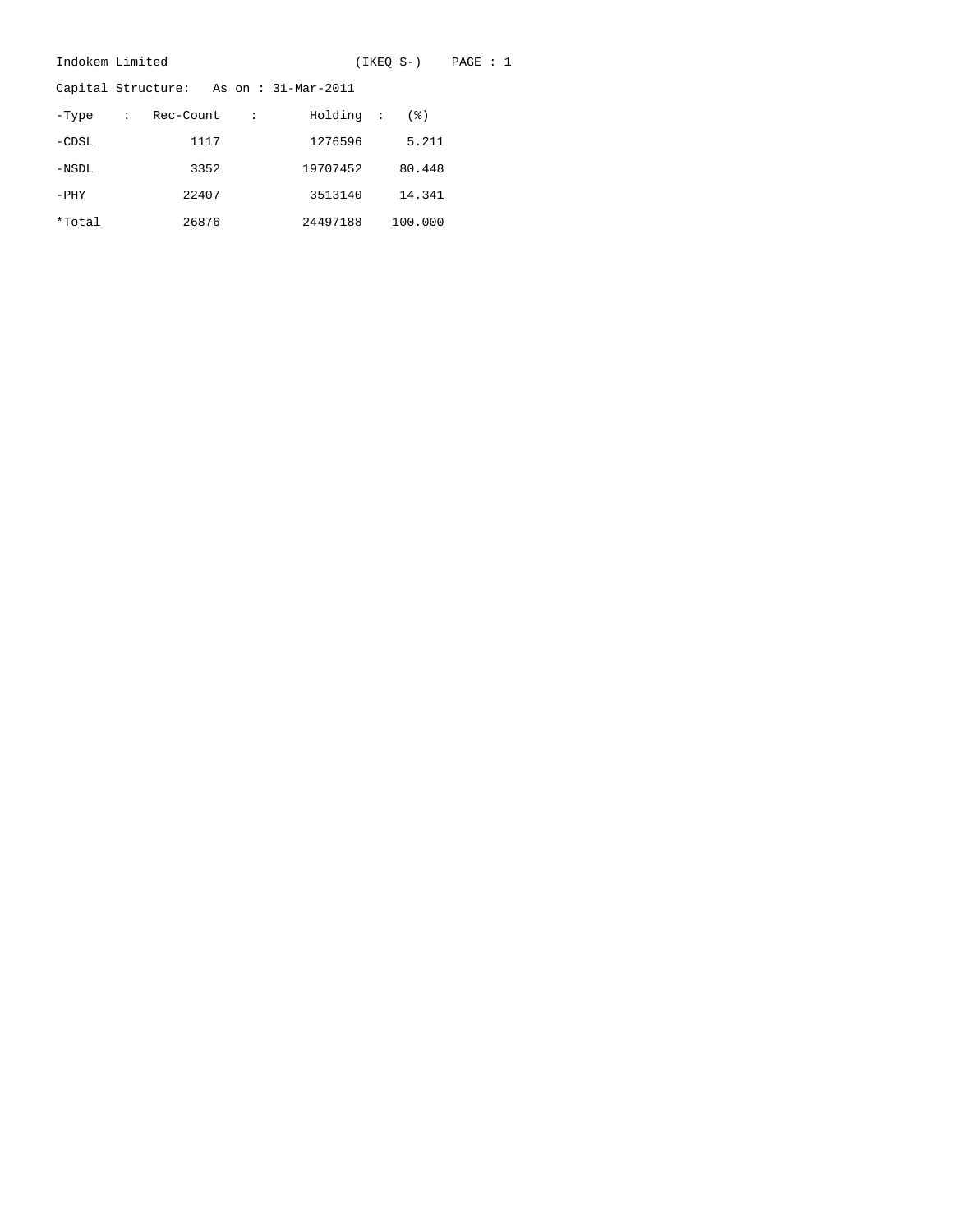-DISTRIBUTION SCHEDULE ON SCRIP VALUE -As On :31-Mar-2011

| ΩF                      |          | SHARE (OR DEBENTURE)<br>NOMINAL VALUE | -NUM OF<br>HOLDERS | (응)<br>ΟF<br>HOLDERS | T<br>O T A L<br>ΑM<br>ŢJ<br>ΝT<br>$\circ$ | % OF<br>AMT |
|-------------------------|----------|---------------------------------------|--------------------|----------------------|-------------------------------------------|-------------|
| UPTO                    | TO       | 5000                                  | 25376              | 94.42                | 31985680.00                               | 13.06       |
| 5001                    | TO       | 10000                                 | 898                | 3.34                 | 7133490.00                                | 2.91        |
| 10001                   | TO       | 20000                                 | 318                | 1.18                 | 4785980.00                                | 1.95        |
| 20001                   | TO       | 30000                                 | 94                 | .35                  | 2358840.00                                | .96         |
| 30001                   | TO       | 40000                                 | 30                 | .11                  | 1083120.00                                | .44         |
| 40001                   | TO       | 50000                                 | 36                 | .13                  | 1736060.00                                | .71         |
| 50001                   | TO       | 100000                                | 62                 | .23                  | 4435400.00                                | 1.81        |
| 100001                  | TO       | ABOVE                                 | 62                 | .23                  | 191453310.00                              | 78.15       |
| $\star$<br>$\ast$<br>T. | $\Omega$ | $\star$<br>$\ast$<br>T A L            | 26876              | 100.00               | 244971880.00                              | 100.00      |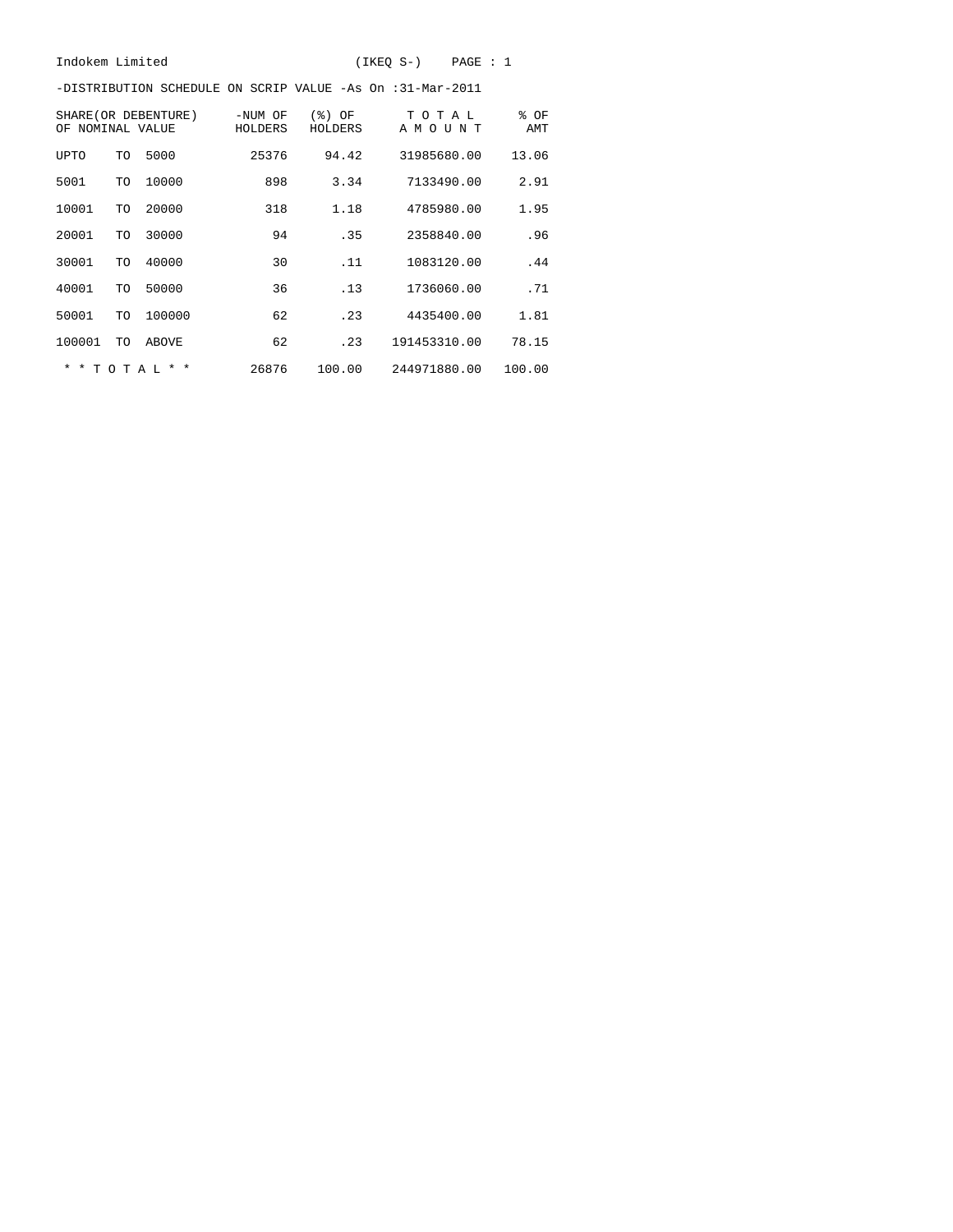-DISTRIBUTION SCHEDULE ON NUMBER OF SHARES/DEBS -As On :31-Mar-2011

|                    |       | SHARE (OR DEBENTURE) | -NUM OF<br>HOLDERS | $(%)$ OF<br>HOLDERS | TOTAL<br>SHARES (OR DEBS) | % OF<br>SH/DB |
|--------------------|-------|----------------------|--------------------|---------------------|---------------------------|---------------|
| <b>UPTO</b>        | TO    | 100                  | 16732              | 62.26               | 1219135                   | 4.98          |
| 101                | TO    | 200                  | 5714               | 21.26               | 918263                    | 3.75          |
| 201                | TO    | 500                  | 2930               | 10.90               | 1061170                   | 4.33          |
| 501                | TO    | 1000                 | 898                | 3.34                | 713349                    | 2.91          |
| 1001               | TO    | 5000                 | 478                | 1.78                | 996400                    | 4.07          |
| 5001               | TO    | 10000                | 62                 | .23                 | 443540                    | 1.81          |
| 10001              | TO    | 100000               | 47                 | .17                 | 1284108                   | 5.24          |
| 100001             | TO    | ABOVE                | 15                 | .06                 | 17861223                  | 72.91         |
| $\star$<br>$\star$ | TOTAL | $\star$ $\star$      | 26876              | 100.00              | 24497188                  | 100.00        |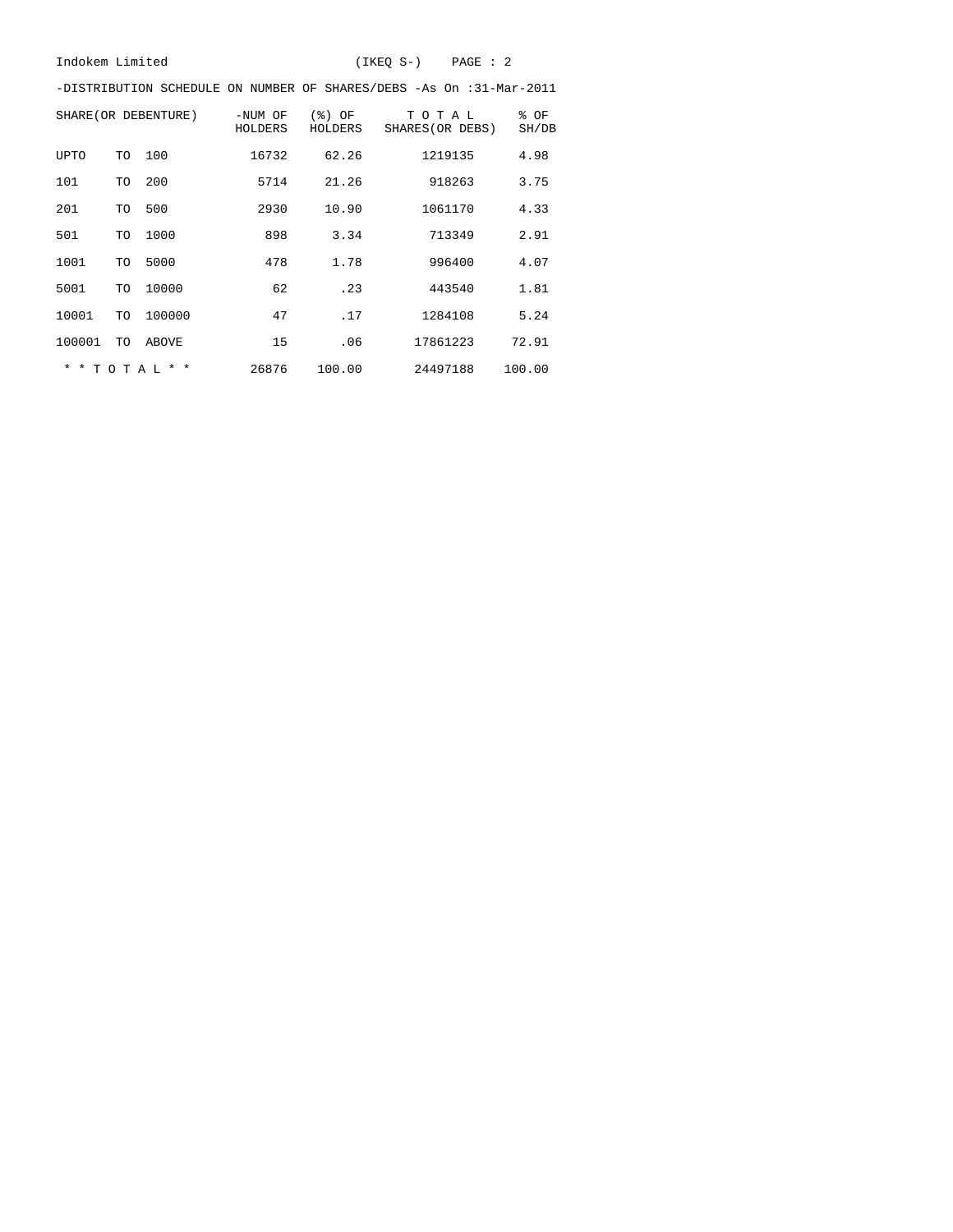As on : 31-Mar-2011 As per Take-Over Clause FOL/CLI# SIGL NAME OF THE SHARE HOLDERS HOLDG % TO Cap 22421155 4 05 KHATAU LEASING AND FINANCE COMPAN 3567085 14.561 KHATAU HOUSE PLOT NO 410/411 MOGUL LANE MAHIM WEST MUMBAI 400016 20709682 4 05 PRIYAMVADA HOLDINGS LIMITED 3059781 12.490 M/S PRIYAMVADA HOLDINGS LTD 410/411, KHATAU HOUSE MOGUL LANE, MAHIM MUMBAI 400016 22420040 4 05 VINDHYAPRIYA HOLDINGS PRIVATE LIM 2994588 12.224 410/411, KHATAU HOUSE MOGUL LANE MAHIM 400016 10709682 4 05 PRIYAMVADA HOLDINGS LIMITED 2300000 9.389 M/S PRIYAMVADA HOLDINGS LTD 410/411, KHATAU HOUSE MOGUL LANE, MAHIM 400016 22420058 4 05 PRIYANILGIRI HOLDINGS PRIVATE LIM 1051971 4.294 410/411, KHATAU HOUSE MOGUL LANE MAHIM MUMBAI 400016 10709682 4 05 PRIYAMVADA HOLDINGS LIMITED 1000000 4.082 M/S PRIYAMVADA HOLDINGS LTD 410/411, KHATAU HOUSE MOGUL LANE, MAHIM 400016 18997749 4 05 KHATAU CAPACITORS PRIVATE LIMITED 963584 3.933 410/411 KHATAU HOUSE MOGUL LANE MAHIM<br>MUMBAI 400016 22421147 4 05 KHATAU HOLDINGS AND TRADING COMPA 847705 3.460 410/411, KHATAU HOUSE MOGAL LANE MAHIM MUMBAI 400016 12420040 4 05 VINDHYAPRIYA HOLDINGS PRIVATE LIM 300000 1.225 410/411, KHATAU HOUSE MOGUL LANE MAHIM<br>MUMBAI 400016

Indokem Limited (IKEQ S-) PAGE : 1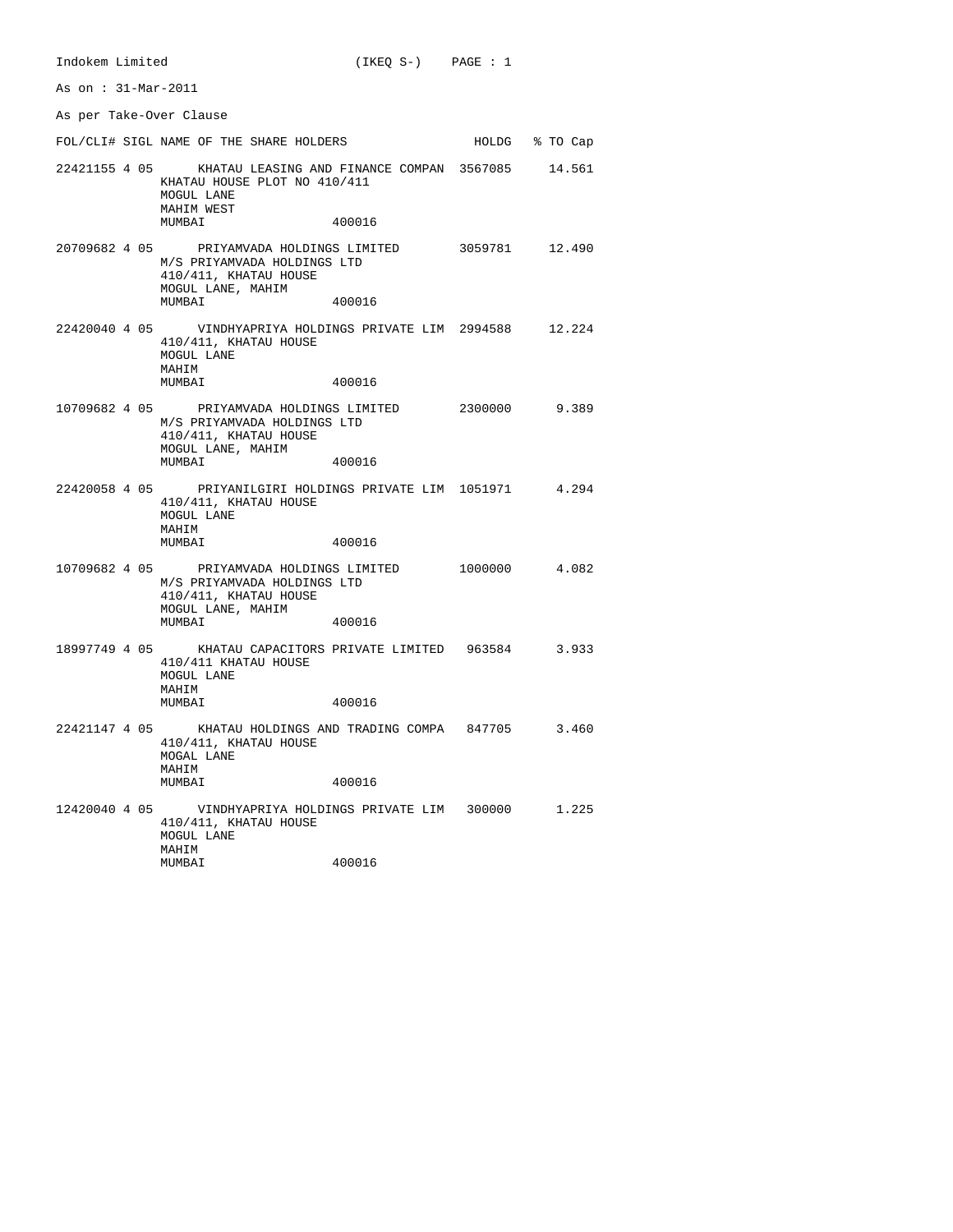| As on: 31-Mar-2011      |                                                                                                                                              |                |
|-------------------------|----------------------------------------------------------------------------------------------------------------------------------------------|----------------|
| As per Take-Over Clause |                                                                                                                                              |                |
|                         | FOL/CLI# SIGL NAME OF THE SHARE HOLDERS                                                                                                      | HOLDG % TO Cap |
|                         | 12421155 4 05 KHATAU LEASING AND FINANCE COMPAN 264030 1.078<br>KHATAU HOUSE PLOT NO 410/411<br>MOGUL LANE<br>MAHIM WEST<br>400016<br>MUMBAI |                |
|                         | 12421632 4 05 MKK HOLDINGS PRIVATE LIMITED 200000 816<br>410/411, KHATAU HOUSE<br>MOGAL LANE                                                 |                |
|                         | MAHIM<br>400016<br>MUMBAI                                                                                                                    |                |
|                         | 22421632 4 05 MKK HOLDINGS PRIVATE LIMITED 97809 .399<br>410/411, KHATAU HOUSE<br>MOGAL LANE<br>MAHIM                                        |                |
|                         | 400016<br>MUMBAI                                                                                                                             |                |
|                         | 20256690 1 01 MAHENDRA KISHORE KHATAU<br>C/O INDOKEM LTD<br>410/411, KHATAU HOUSE<br>MOGUL LANE, MAHIM<br>MUMBAI<br>400016                   | 63834.261      |
|                         | 22595016 1 01 MAHENDRA KISHORE KHATAU<br>410/411<br>KHATAU HOUSE<br>MOGUL LANE, MAHIM<br>MUMBAI<br>400016                                    | 25043.102      |
|                         | 11407842 1 04 PRIYA MAHENDRA KHATAU<br>410/411 KHATAU HOUSE<br>MOGUL LANE                                                                    | 6930.028       |
|                         | MAHIM<br>MUMBAI<br>400016                                                                                                                    |                |
|                         | K08127 4 05 KHATAU LEASING & FIN CO P LTD<br>LAXMI BUILDING<br>6 SHOORJI VALLABHDAS MARG<br>MUMBAI                                           | 100 .000       |
|                         | 400038                                                                                                                                       |                |
|                         | M01235 1 01 MAHENDRA K KHATAU<br>LAXMI BUILDING 6 SHOORJI<br>VALLABHDAS MARG BALLARD ESTATE<br>BOMBAY                                        | 20 .000        |
|                         | 400038                                                                                                                                       |                |
|                         | P00955 4 05 M/S PRIYAMVADA HOLDINGS LIMITED<br>LAXMI BUILDING 6 SHOORJI<br>VALLABHDAS MARG BALLARD PIER<br><b>BOMBAY</b>                     | 13<br>.000     |
|                         | 400038                                                                                                                                       |                |

Indokem Limited (IKEQ S-) PAGE : 2